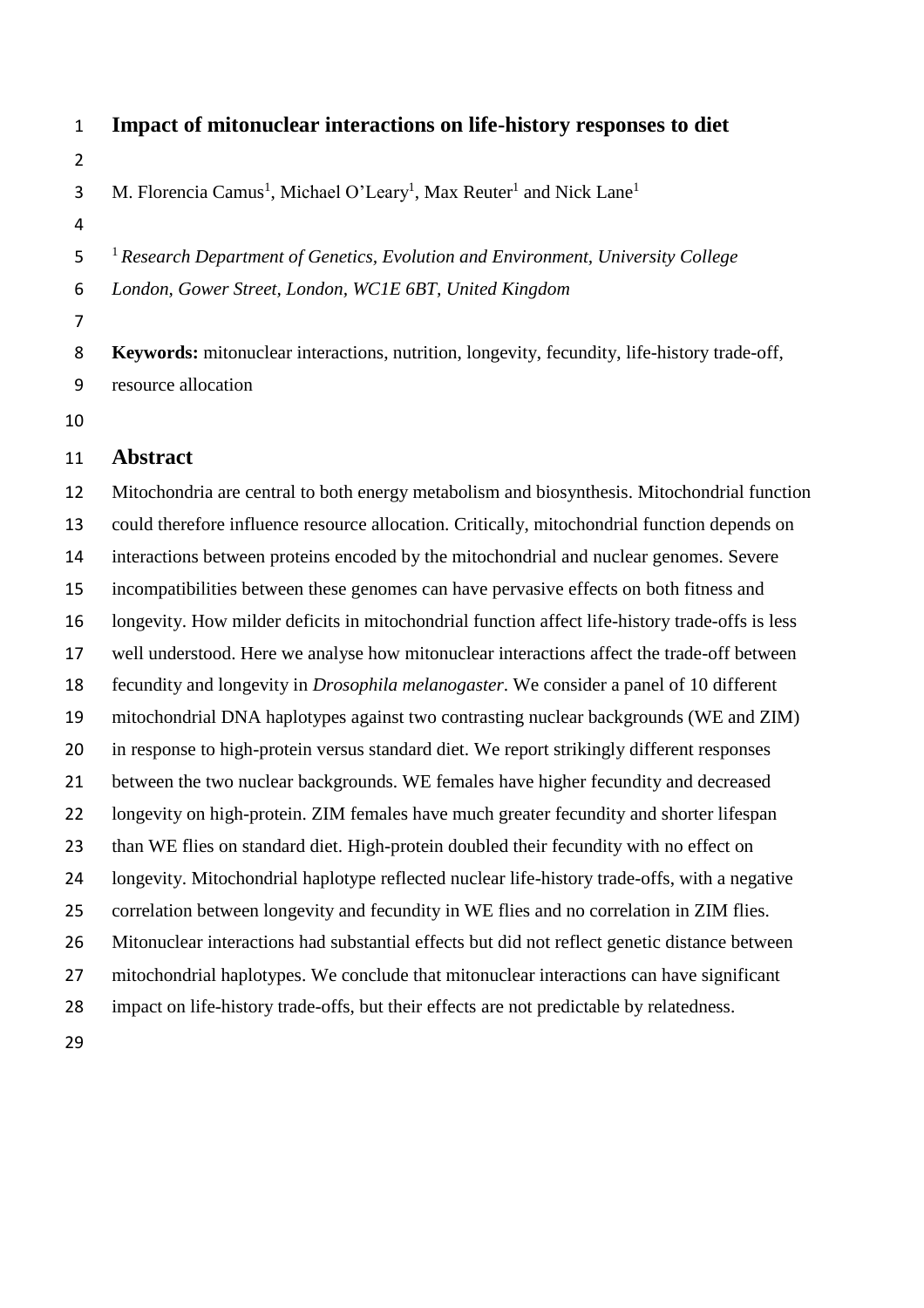#### **Introduction**

 Mitochondria are not only hubs of energy metabolism but are also responsible for providing the precursors for biosynthetic pathways, including amino-acid, nucleotide, fatty-acid and sugar biosynthesis (1, 2). This means that mitochondrial function necessarily underpins resource allocation, but little is known about this role. A classic evolutionary example of resource allocation is the trade-off between reproduction and longevity, in which animals live fast and die young or vice versa (3). At a cell physiology level, this trade-off involves a shift in metabolic flux through the Krebs cycle (4-6). Active growth favours a biosynthetic flux pattern (anaplerosis) in which relatively more Krebs-cycle intermediates are fed into biosynthetic pathways (7, 8), whereas extended longevity is linked with more conventional cyclic flux in which a higher proportion of intermediates is directed to oxidative phosphorylation, coupled to autophagy, amplified quality-control and resource recycling (9- 11). Importantly, shifts in the balance of Krebs cycle intermediates can signal pervasive changes in gene expression and epigenetic status (12). These alterations in flux balance are best understood in cancer (13, 14), but similar shifts likely underpin resource allocation in life-history trade-offs between fecundity and longevity at the organism level. While Krebs cycle flux unavoidably reflects mitochondrial function (15-18), how far that impacts on life- history traits is often obscured by numerous factors including diet, stress, age and nuclear genotype.

 One approach to understanding how mitochondrial function might affect life-history trade- offs is to analyse variations in mitochondrial function produced by different mitochondrial DNA (mtDNA) haplotypes and their interaction with the nuclear genomic background. Crosses between very divergent populations can produce severe incompatibilities between mitochondrial and nuclear genomes, causing hybrid breakdown and arguably speciation (19- 23). Much of this evidence comes from the copepod model system (*Tigriopus californicus*), where the mitochondrial divergence between neighbouring populations can exceed 20% (19- 23). But less dramatic mitonuclear interactions in populations with lower mitochondrial divergence are also predicted to influence life-history trade-offs, constraining how the two genomes can be selected and coevolve, especially in relation to adaptation to changing environments (24-27). *Drosophila melanogaster* is an invaluable model for 'clean' mitonuclear studies, as balancer chromosomes permit analysis of specific mtDNA haplotypes against an isogenic nuclear background (28). Because mitochondrial function depends on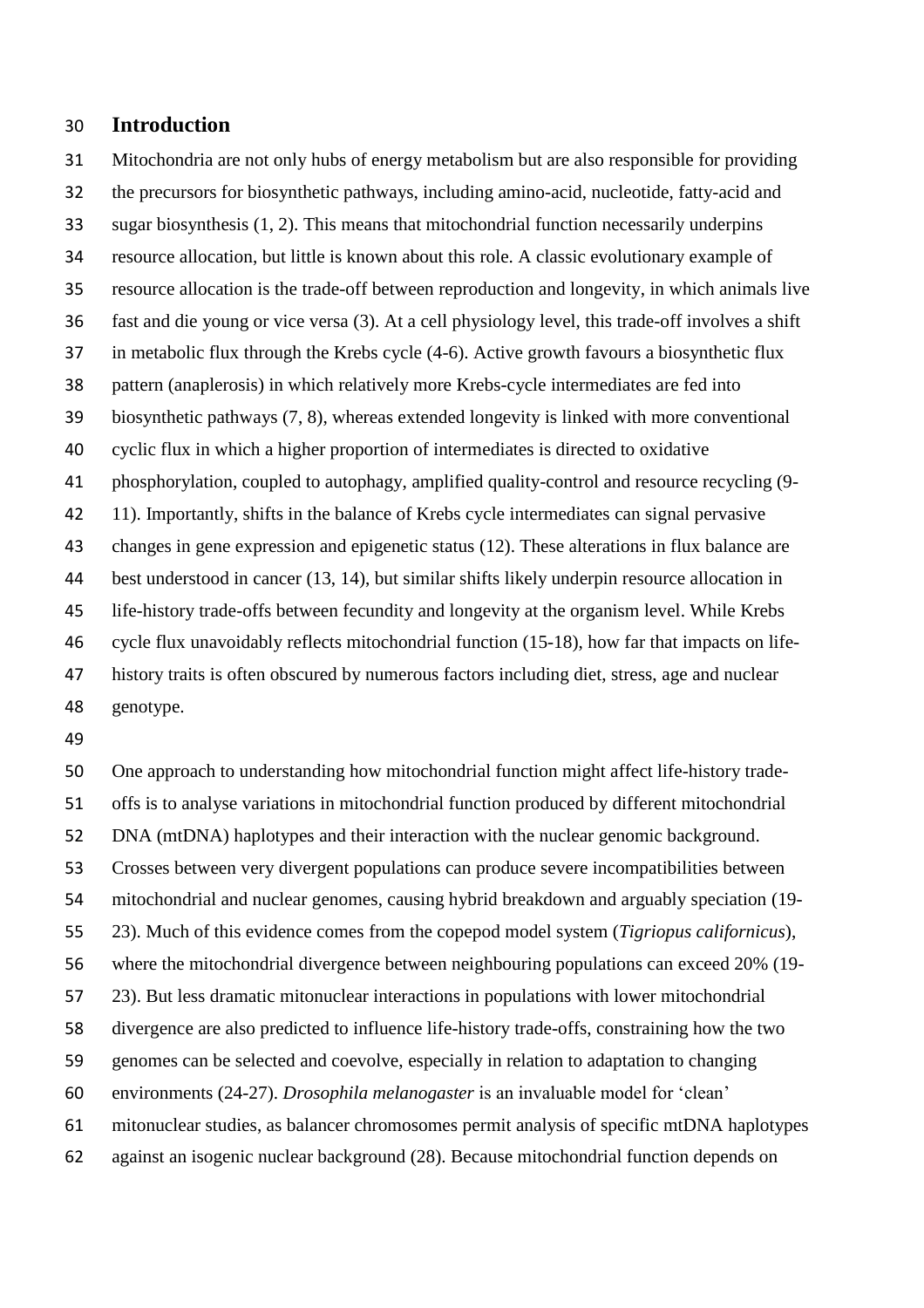both mitochondrial and nuclear genomes, incompatibilities between these genomes exert a primary effect on metabolic flux. Any alterations in signalling, gene expression, reproductive fitness and longevity then necessarily reflect this primary deficit in mitochondrial function, offering exceptional insight into how mitochondrial function modulates life-history trade- offs. As the variation in mtDNA between different strains of *D. melanogaster* is modest (28, 29), it is fairly representative of interbreeding populations, hence any phenotypic effect of mitonuclear mismatches generated in the laboratory should speak directly to real-world life-history trade-offs.

 If mitonuclear incompatibilities do indeed force a shift in resource allocation towards either fecundity or longevity, this should produce a negative correlation between these fitness components, with increased fecundity lowering longevity or vice versa. Conversely, if mitonuclear incompatibilities undermine mitochondrial function but resource allocation is unchanged, the null hypothesis is that both fecundity and longevity would be suppressed, generating a positive correlation in which better mitochondrial function increases both fecundity and lifespan. These putative relationships are depicted in **Figure 1**. Our aim is to capture high levels of genetic variation for both fecundity and longevity. For this, we use a 80 panel comprising 10 naturally-occurring mtDNA genomes against two distinct isogenic 81 nuclear backgrounds,  $w^{1118}$  (WE) and Zim53 (ZIM) on standard versus high-protein diets. WE and ZIM flies have striking differences in fecundity and longevity (30), with ZIM flies exhibiting some sexual isolation, possibly even incipient speciation (31). High-protein diets tend to promote female fecundity at the expense of longevity, reflecting the high protein requirements of egg production (32-34). We report that mitonuclear interactions do indeed have substantial effects on both fecundity and longevity, but their effect on life-history trade-offs depends on the nuclear background.

## **Materials and Methods**

*Drosophila* maintenance

Twenty mitonuclear genotypes of *Drosophila melanogaster* were used in this experiment.

These genotypes were pairwise combinations of two different isogenic nuclear genotypes

93 *ZIM53* (35) and WE ( $w^{1118}$ , (28)) and ten different mitochondrial haplotypes gathered from

94 sites globally (28): ZIM (Zimbabwe), WE  $(w^{1118} \text{ origin} = \text{Ohio}, \text{USA})$ , ARM (Armenia),

DAH (Dahomey, Benin), BAR (Barcelona, Spain), ORE (Oregon, USA), PUE (Puerto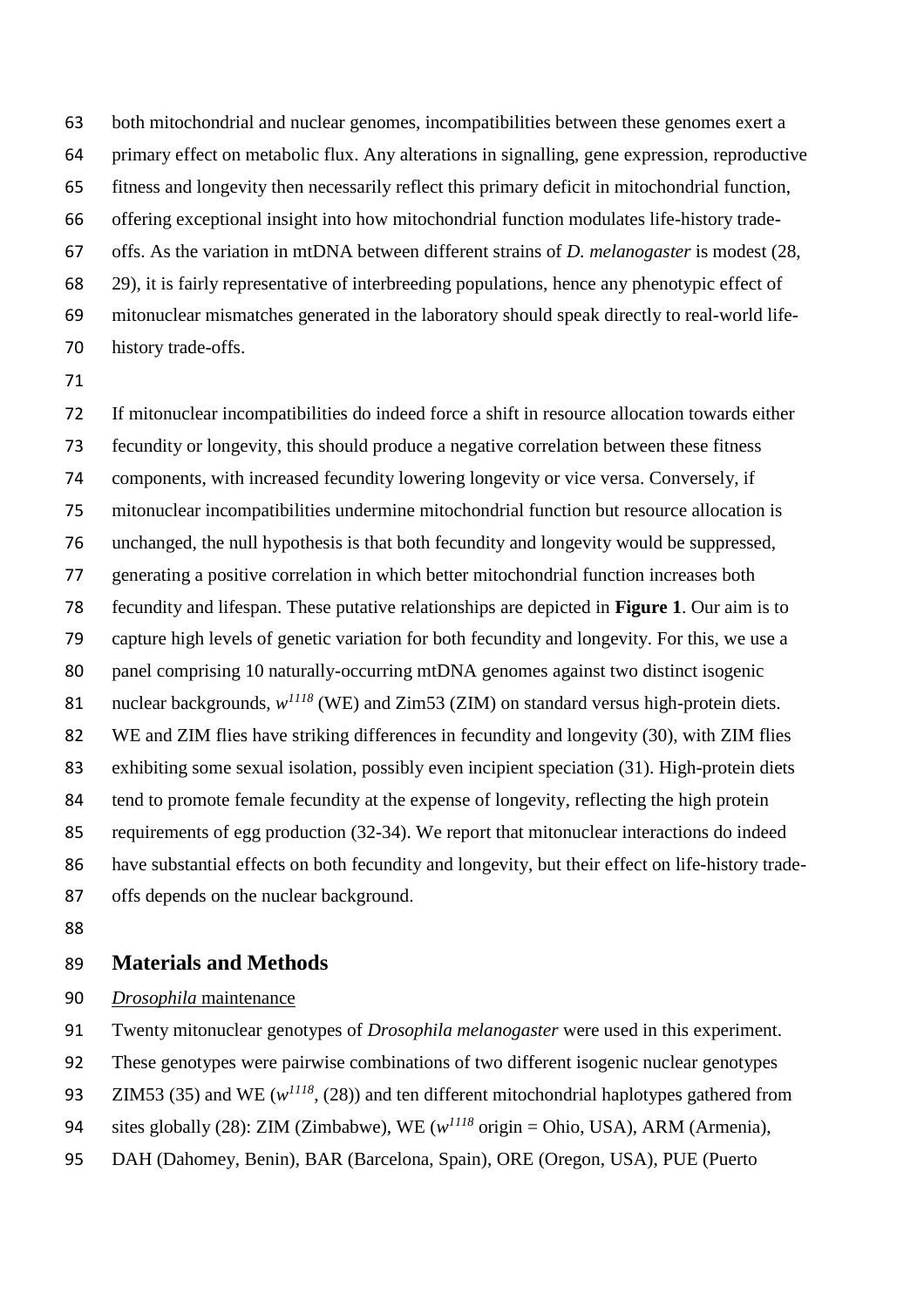Montt, Chile), MYSO (Mysore, India), MAD (Madang, Papua New Guinea), and ALS

97 (Alstonville, Australia). The  $w^{1118}$  nuclear background is derived from the Canton-S strain

and harbours the white eye mutation (Bloomington stock number #5905). On the other hand,

the ZIM nuclear background was obtained from a field collection in early in the 1990s. The

WE mito-nuclear panel was generated over a decade ago, whereas the ZIM panel was

generated in 2016. Although the flies have gone through a couple of labs which utilise

different recipes for stock maintenance, all flies have been maintained on the

- molasses/cornmeal/yeast recipe since 2016.
- 

 Lines were propagated by 4-day old parental flies, with approximate densities of 80-100 eggs 106 per vial. Flies were kept at  $25^{\circ}$ C and 50% humidity, on a 12:12 hour light:dark cycle, and reared on 8mL of cornmeal-molasses-agar medium per vial (see Table S1 for recipe), with *ad libitum* live yeast added to each vial to promote female fecundity. All lines had been cleared of potential bacterial endosymbionts, such as *Wolbachia*, through a tetracycline treatment at the time the lines were created. Clearance was verified using *Wolbachia*-specific PCR

- primers (36).
- 

## 113 Nutritional treatments

 This study employed two nutritional treatments that were formulated to be roughly isocaloric but differed in their protein-to-carbohydrate ratios. Our control diet (standard – ST) is the molasses-cornmeal-yeast agar media used to propagate the flies (Table S1). We calculated this diet to have an approximate protein-to-carbohydrate ratio of 1:4. Our experimental diet (PRO) was formulated to have increased protein content, by increasing the amount of yeast in the diet (Table S1). The protein-to-carbohydrate ratio for this diet is approximately 1:2. We do acknowledge that there some variation in the nutritional components.

# Longevity assay

 In the generation prior to the experiment, 4-day old flies were allowed to lay eggs on standard media during a 24-hour period. Ten vials were set up for each mitonuclear line, with egg numbers being immediately culled to 80-100 per vial to avoid overcrowding. Eclosing offspring were collected within a 24-hour period and were placed into separate population cages for each line (20 cages in total). This was to control for confounding environmental sources of variation underpinned by vial-sharing. All population cages were provisioned with standard food media for the flies to feed, thus levelling between-vial variation during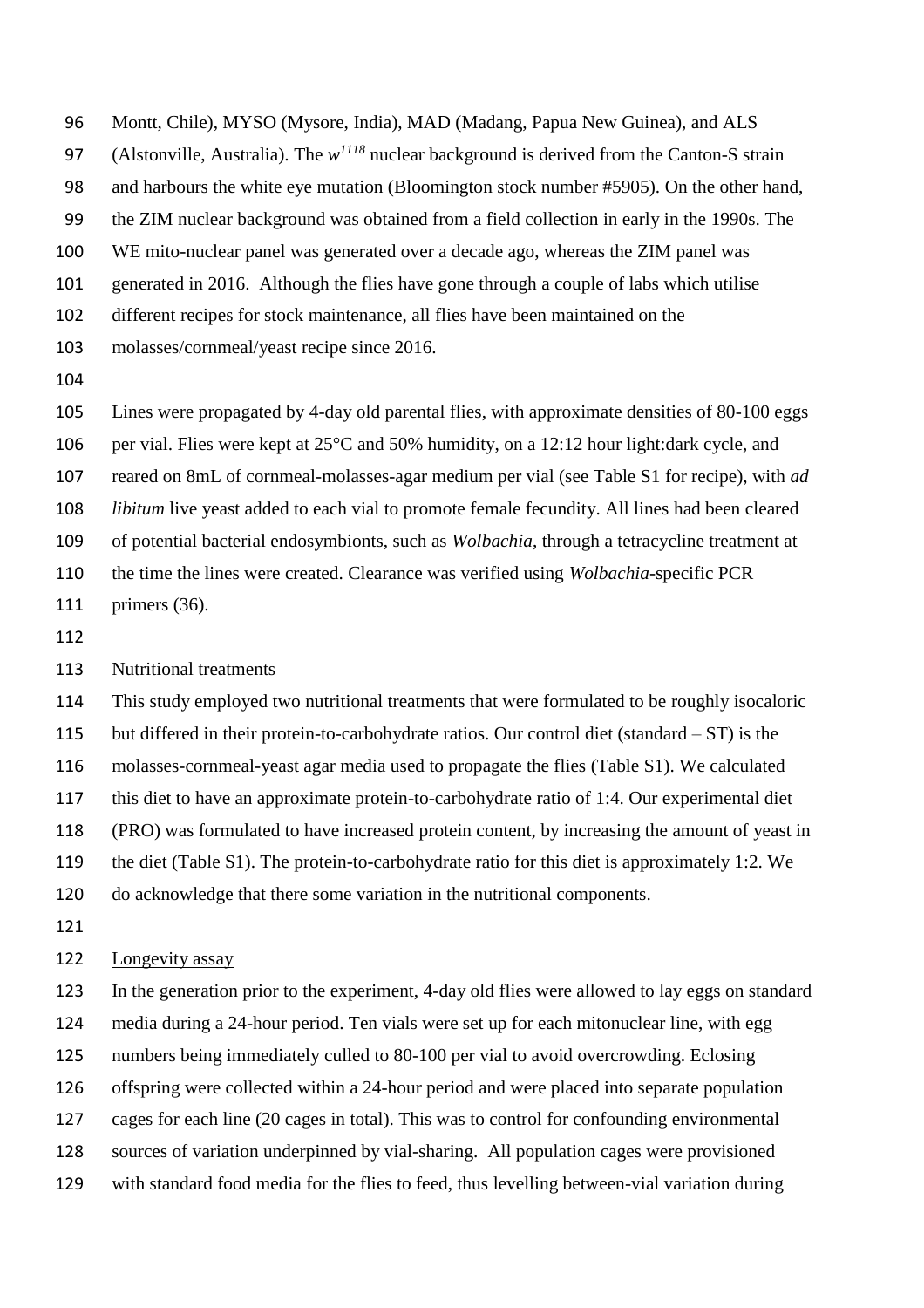- development. Flies remained in cages for 48 hours to feed and for mating to occur. Following
- 131 this period, flies were anesthetised lightly using  $CO<sub>2</sub>$  and set up in single-sex groups of 10-15
- flies in vials containing food of one of the two diet treatments. Ten vials were set up for each

combination of genotype, diet and sex, 800 vials in total.

Flies were transferred to new food vials, of the same dietary treatment, three times a week for

the duration of the study. Upon transfer the number of deaths was recorded for each vial.

Live flies (identified by twitching or other signs of life) which had become stuck on the

- media were transferred to the new vial using a scalpel.
- 

#### 140 Fecundity Measurements

Fecundity measurements were collected over 5 time points during the experiment, on days 6,

13, 20, 27 and 35. For each time point, female flies were placed on food specific their

- nutritional treatment for a period of 18-hours. Clutch sizes were determined semi-
- automatically using the *QuantiFly* software, which counts eggs after a period of user-assisted training (37).
- 

## 147 Statistical Analysis

 Longevity analyses were performed using the *survival* package in R (38, 39). We used Cox proportional hazard models, with survival as a response variable. Mitochondrial haplotype, nuclear genotype, dietary treatment, sex and all their interactions were entered as fixed effects in the model. We also investigated this dataset in a sex-specific manner, splitting the data by sex and running models for each sex that included mtDNA, nuDNA, diet and their interactions as fixed effects.

 Female fecundity was measured in the format of number of eggs laid per individual fly in each vial. This accounts for differences in fly numbers between vials caused by mortality. We analysed the data in two ways. We first summed the total number of eggs for each vial to get a measure of total fecundity. Generalised linear mixed models (with a quasi-poisson error distribution to accommodate the over-dispersed data) were fitted to total fecundity, with mtDNA, nuDNA and diet and their interactions as fixed terms. The second way of analysing the data was by getting clutch numbers per day, giving us an indication of fecundity changes with time. For this, we used the same method as before; clutch size was a response variable,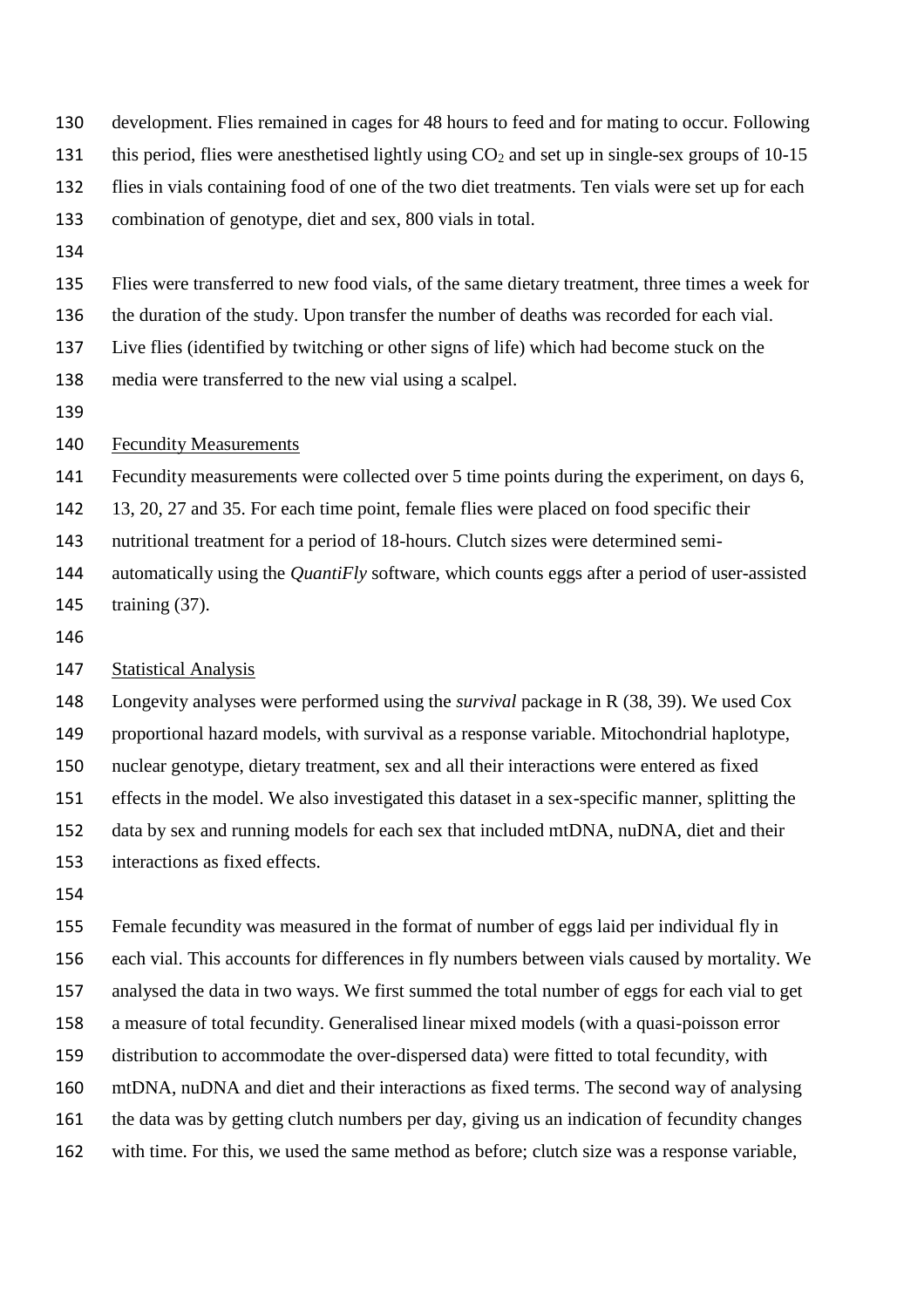with mtDNA, nuDNA, diet and day as fixed factors. Models were also fitted using general linear models and quasipoisson distribution.

 To investigate possible trade-offs between egg production and survival, we calculated correlation coefficients between these two traits. Correlation coefficients were assessed using a bootstrapping procedure, in which trait datapoint means were resampled with replacement (10,000 replicates), and 95% confidence intervals were calculated using the Adjusted Percentile (BCa) Confidence interval method (40). Bootstrapped correlation coefficients plus their confidence intervals were calculated using the functions "*boot"* and "*boot.ci"* in the R package *boot* (41). Given that sequences are available for the protein coding genes of all mitochondrial haplotypes used in our study (28, 42), we also tested if there was a correlation between the genetic distance between strains and their phenotypic divergence in longevity and fecundity. To this end, we created matrices of genetic and phenotypic distances between strains. Genetic distance was quantified as total number of SNPs difference between lines. Phenotypic matrices were specific to each experimental treatment (performed per sex, nuclear genotype, and diet regime) and phenotypic trait (longevity and fecundity). We used a mantel test for matrix correlation between two dissimilarity matrices. Mantel test were implemented with the "*mantel.rtest*" function from the R package *ade4* (43).

#### **Results**

Longevity

Our results indicate that the nuclear genome plays a large role in determining lifespan, with

the WE nuclear genome having a greater lifespan than the ZIM across both sexes ( $\chi^2$  =

188  $4046.0, p < 0.001$ , **Table 1, Figure 2**). We also find a significant sex effect ( $\chi^2 = 592.28$ , p <

0.001, **Table 1, Figure 2**), although this effect is contingent on the nuclear genome. Females

of the WE nuclear background live longer than males, while this effect is reversed in the ZIM

- nuclear genome (nuc  $\times$  sex:  $\chi^2$  = 1201.95, p < 0.001, **Table 1**). These patterns are consistent
- with previous data on these two nuclear backgrounds (30, 44). Diet had a significant effect on
- 193 longevity ( $\gamma^2$  = 352.94, p < 0.001, **Table 1, Figure 2**), but again this effect depended heavily
- 194 on the nuclear background (nuc  $\times$  diet:  $\chi^2$  =738.74, p < 0.001, **Table 1**). High protein diet
- caused shorter lifespan in the WE nuclear background but did not have a discernible effect on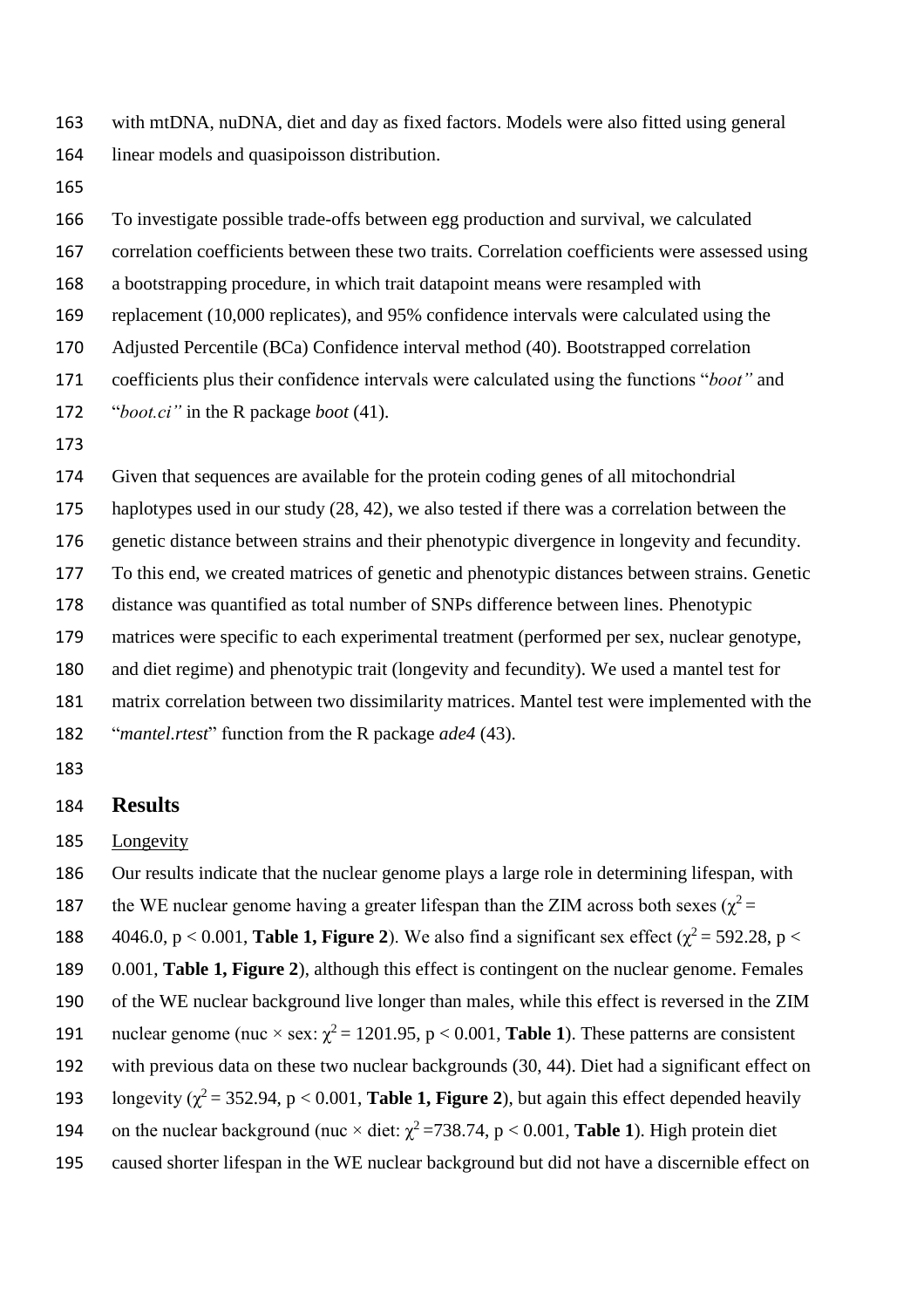- lifespan in the ZIM nuclear background. Overall, we found significant levels of
- mitochondrial genetic effects for survival across all treatments ( $\chi^2 = 82.12$ , p < 0.001, **Table**
- 198 **1, Figure 2**), but these effects were highly dependent on all other factors (mito  $\times$  nuc  $\times$  sex  $\times$
- 199 diet:  $\chi^2$  = 19.96, p = 0.018, **Table 1, Figures S1-S3**).
- 
- 201 Fecundity
- We found significant fecundity differences between the two nuclear genotypes, with flies
- 203 carrying the ZIM nuclear background laying more eggs than flies carrying WE ( $p < 0.001$ ,
- **Table 2, Figure 3**). High protein diets increased fecundity across all flies (p < 0.001, **Table**
- 205 **2, Figure 3**) and we found an interaction between nuclear background and diet (nuc  $\times$  diet: p
- $206 = 0.044$ , **Table 2**), reflecting the fact that fecundity increased more on the high protein diet in
- flies with the ZIM than the WE nuclear background (nuc × diet: p < 0.001, **Table 2, Figure**
- **4**). We also found that the mtDNA did impact fecundity of the flies (p < 0.001, **Table 2,**
- 209 **Figure 3**), with this effect being contingent on the nuclear genome (mito  $\times$  nuc:  $p < 0.001$ ,
- 210 **Table 2, Figure 4**), and on diet (mito  $\times$  diet:  $p = 0.023$ , **Table 2, Figure S4**).
- 

## Longevity and fecundity trade-offs

- We examined the relationship between fecundity and longevity across all our treatments and
- 214 found a negative correlation across all our samples  $(r = -0.720, CI = -0.835, -0.570)$ . On
- closer inspection however, this relationship was dependent on the nuclear genome. Thus,
- 216 while a survival-fecundity trade-off was present in the WE nuclear background  $(r = -0.921,$
- CI = -0.959, -0.867, **Figure 4, Figure S5**), we found no significant relationship between the
- 218 two life-history variables in the ZIM nuclear background ( $r = 0.261$ , CI = -0.262, 0.596,
- **Figure 4, Figure S5**).
- 

## Matrix correlations

 We found no significant correlations between the genetic and phenotypic distance matrices in any of the comparisons (**Figure S6**).

# **Discussion**

In this study, we set out to examine how interactions between mitochondrial and nuclear

- 227 genotypes shape resource allocation in relation to the nutritional environment  $(G \times G \times E)$  in
- *Drosophila melanogaster*. To do so, we measured longevity and fecundity patterns across a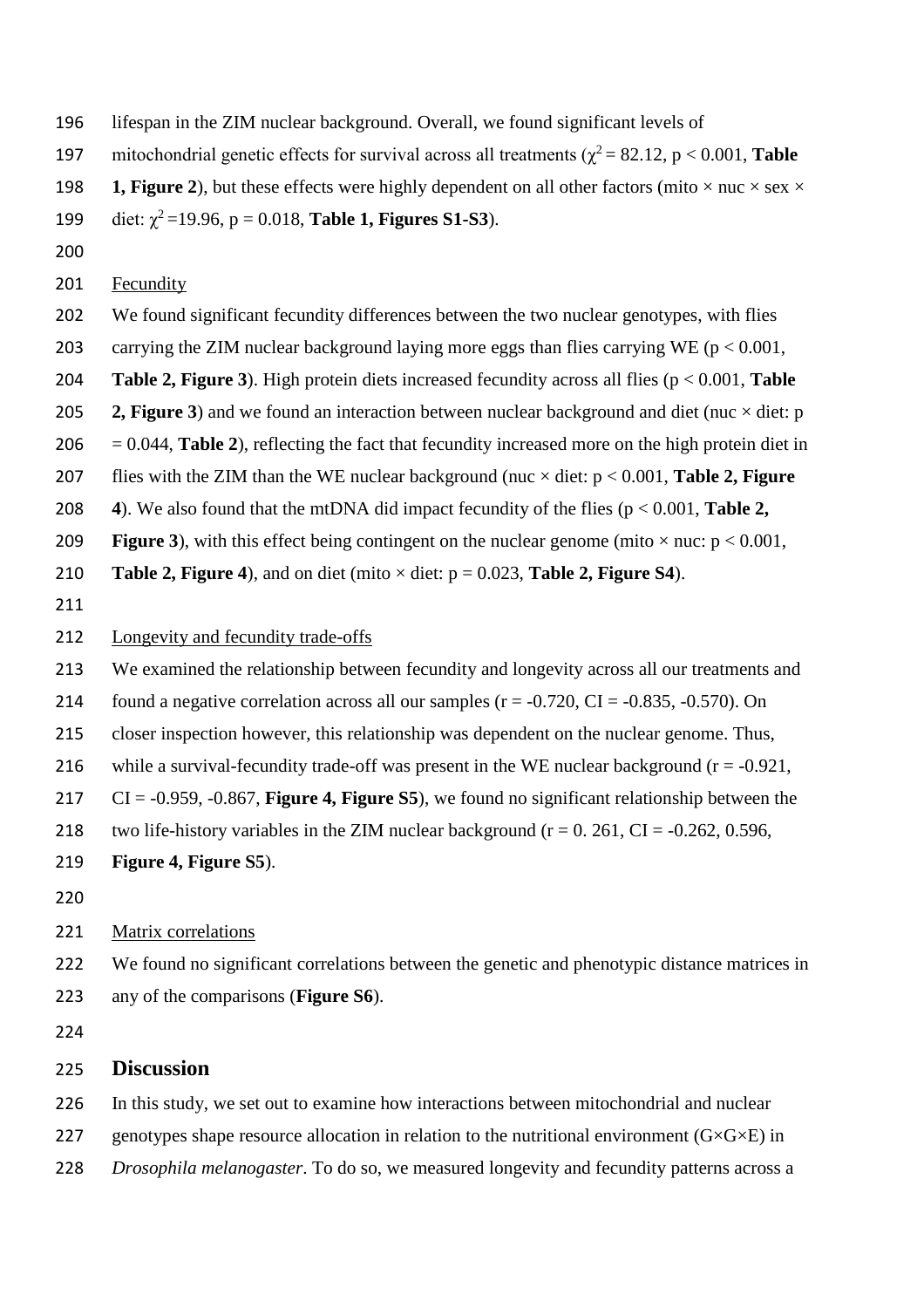panel of 20 fly genotypes comprising two nuclear genotypes coupled with 10 naturally-

- occurring mitochondrial haplotypes each. We examined this relationship in two different
- nutritional environments: standard rearing food and a high protein food. Our results reveal
- 232 complex interactions for both longevity (mito×nuc×diet×sex) and fecundity (mito×nuc×diet).
- In broad terms, our findings are consistent with previous work on G×G×E in *Drosophila* (24,
- 45, 46) and highlight the difficulty of generalizing about mitonuclear effects without
- considering a wide sample of mitonuclear variation across populations (47, 48). While
- nuclear genes largely shape life history traits in response to diet, mitonuclear interactions
- modulate these nuclear effects in ways that are not easy to predict.
- 

 We show that mitonuclear function is indeed implicated in trade-offs between life history traits. However, the effect of mitonuclear interactions on life-history trade-offs depends on the nuclear genotype (**Figure 4**). Females harbouring the WE nuclear genome exhibit traits that are consistent with a classic trade-off between fecundity and longevity (49), in which mitonuclear interactions produce a negative correlation between mean longevity and the total number of eggs per fly (**Figures 4 and S5**). This corresponds to our hypothesis and shows that mitonuclear interactions do indeed alter resource allocation and life-history trade-offs in 246 flies with the WE nuclear background. In contrast, flies harbouring the ZIM nuclear background behave very differently in terms of resource allocation, showing no correlation between mean longevity and the total number of eggs per fly (**Figures 4 and S5**). This pattern does not correspond to either our mitonuclear resource-allocation hypotheses or the null hypothesis (**Figure 1**). Presumably ZIM flies harbour nuclear genetic variance which benefits fecundity at the cost of longevity regardless of mitochondrial function. On the standard diet, the fecundity of ZIM females was nearly double that of WE, whereas their lifespan was little more than half – shorter even than ZIM males, reversing the normal sexual pattern in *D. melanogaster* (**Figure 2**) (30, 50). The high-protein diet nearly doubled female ZIM fecundity again (**Figure 3**) with no further costs to longevity, suggesting that resource allocation is genuinely resource-limited in ZIM females – females can simply make more eggs on the high-protein than the standard diet. In contrast, the reproductive output of WE females is far more context dependent, based on the allocation between competing life- history traits, rather than limitation on nutrient flow from food to eggs. 

 High protein diets are known to increase growth rates through mTOR and insulin-related signalling pathways (8), with well-established costs to longevity (51-53). We predict that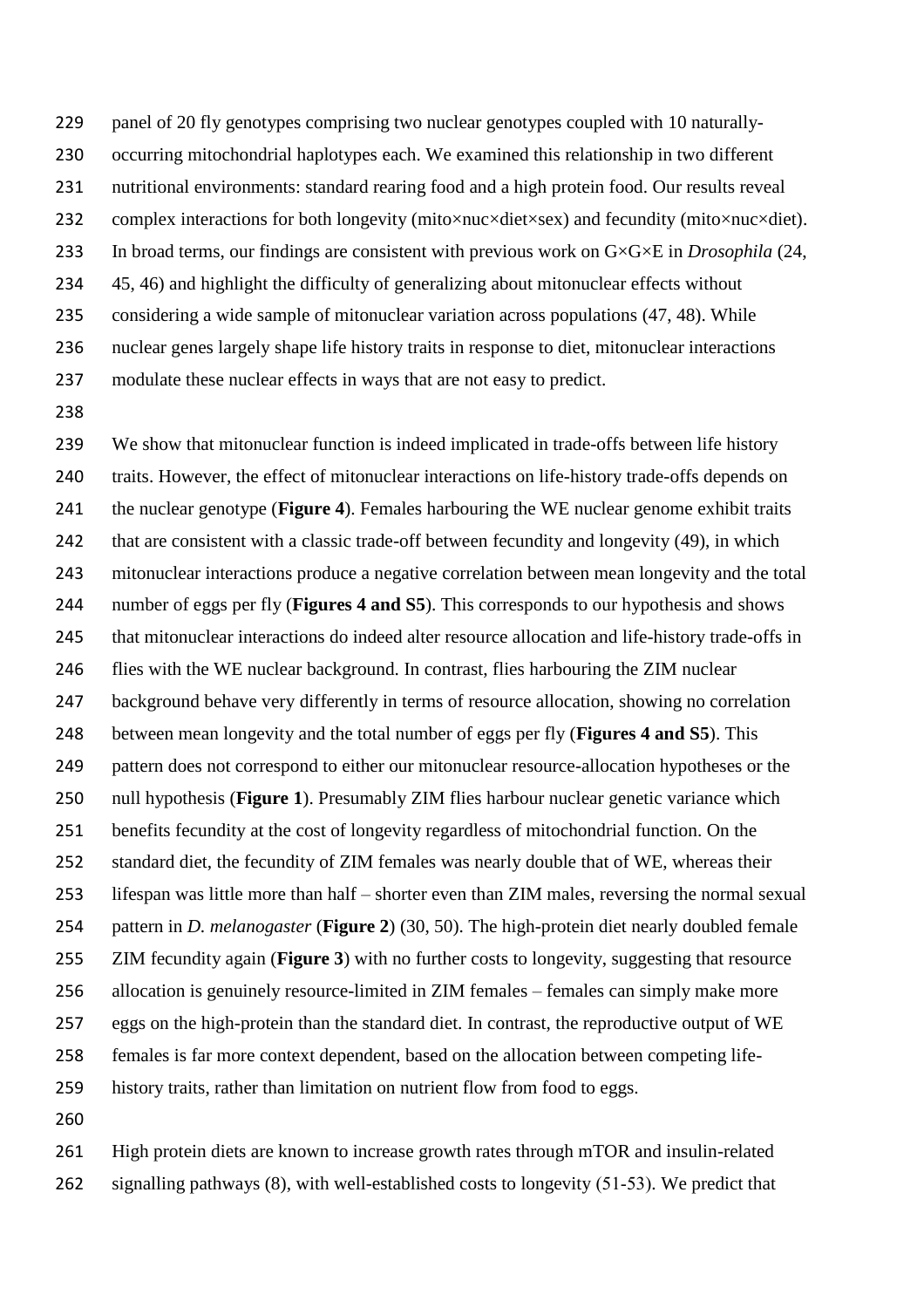these pathways are upregulated in ZIM flies even on standard diet and will examine this possibility in future metabolomic and gene expression work. Curiously, the high-protein diet had no effect on ZIM male longevity either, despite suppressing longevity in WE males to similar degree as in WE females (**Figure 2**). This might imply that ZIM flies have nuclear alleles that benefit reproduction at the cost of longevity in both sexes, with the shorter lifespan in females being caused by the higher costs of egg production compared with sperm production in males (54). However, we did not examine male fertility in this study as the major differences between competitive and non-competitive fitness in males complicate resource-allocation (55, 56). Here we aimed simply to establish how mitochondrial function influences resource allocation and life-history trade-offs in the most clear-cut case, to establish the principle.

 The radically different correlations between life-history traits in ZIM versus WE females emphasize the dangers of generalizing from mitochondrial interactions characterised against 277 a single nuclear background: presumably the nuclear background sets the physiological tone 278 against which the mitochondria must function. However, in both WE and ZIM females, it is 279 striking that the coevolved fly lines (WE<sub>nu</sub>-WE<sub>mt</sub> and  $ZIM_{nu}$ -ZIM<sub>mt</sub>) tended to produce fewer eggs than other, *a priori* more mismatched lines, even though their longevity was close to the mean on both standard and high-protein diets (**Figure 4**). Mitonuclear incompatibilities therefore do not have a clear phenotypic cost in either WE or ZIM females, regardless of any life-history trade-off. On the contrary, the coevolved flies appeared to be among the least fit lines in every case. This relationship cannot be ascribed simply to mutations at the level of mtDNA, as the same mtDNA frequently had opposing effects depending on the nuclear background. For example, WE mtDNA was among the least fecund on the coevolved WE nuclear background on both diets, but among the most fecund on the apparently mismatched ZIM nuclear background, again on both diets (**Figure 3**). These findings would imply that mitonuclear incompatibilities contribute little if anything to the partial reproductive isolation (or incipient speciation) of ZIM flies (31, 57, 58). In contrast to the copepod *Tigriopus californicus*, in which severe mitonuclear incompatibilities cause hybrid breakdown (19–23), there is much less mitochondrial divergence between ZIM flies and other *D. melanogaster* lines. Far from inducing hybrid breakdown, ostensibly mismatched mtDNA haplotypes seem to enhance rather than disrupt the fitness of ZIM flies.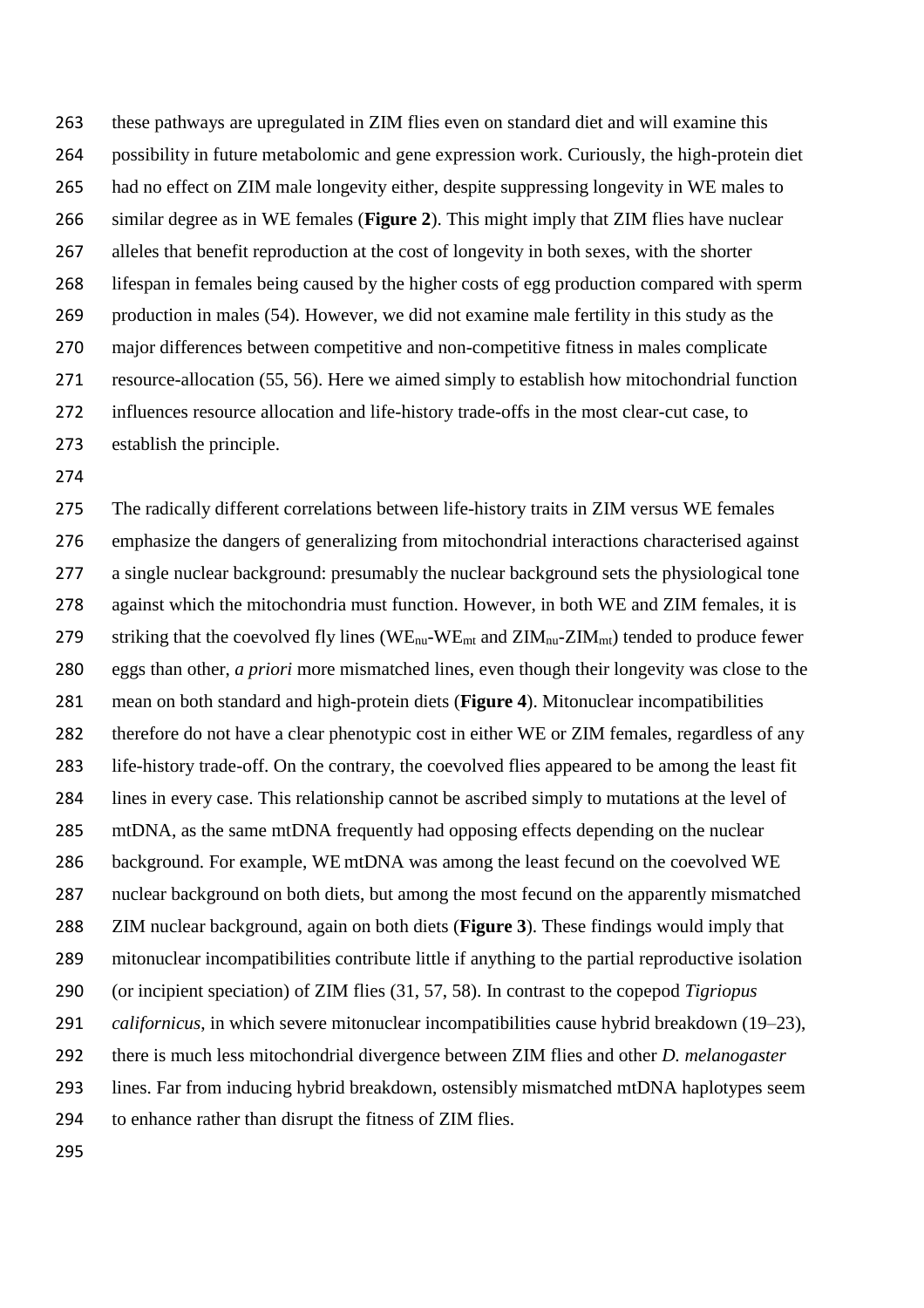Naively, this greater fecundity might seem to be heterosis, but the nuclear background is isogenic in each case, so there cannot be any masking of deleterious alleles by the distinct genes encoded by mtDNA. It is possible there could have been some physiological benefit at the level of metabolic flux: accumulating mutations in inbred laboratory lines could limit mitochondrial function and restrict metabolic flux. Introducing distinct mtDNA haplotypes might open up alternative flux patterns, with benefits for fecundity. Future studies will aim to examine this possibility using a combination of metabolomics and transcriptomics. We note that earlier studies on mice have also implied that there could be benefits to mitonuclear mismatches (59), and that there is little evidence of mitonuclear incompatibility between mtDNA haplotypes (as opposed to nuclear variability producing stochastic mitonuclear incompatibilities between individuals) in humans (60-63).

 Even though the coevolved flies were frequently among the least fit lines on both WE and ZIM nuclear backgrounds, we found no association between genetic distance (number of SNPs difference from the coevolved mtDNA) and differences in either longevity or fecundity (**Figure S6**). This finding implies that there has been limited selection for mitonuclear coadaptation within the two nuclear populations sampled, even though mitonuclear incompatibilities can certainly disrupt function. The maximum genetic divergence between mtDNA haplotypes in our study was around 50 SNPs, which is roughly comparable with differences between human populations and very substantially less than copepods such as *Tigriopus californicus*. In more divergent populations, deleterious mutations in mtDNA are often unmasked through outcrosses that supplant compensating alleles in nuclear DNA (19, 64). We did not observe any evidence for nuclear compensation in the present study, insofar as the coevolved strains (which would be expected to exhibit some nuclear compensation for mtDNA mutations) were not among the fittest lines, although our sample size of coevolved 321 genotypes was admittedly limited  $(N=2)$ . A larger-scale study using multiple mitonuclear genotypes plus wider range of environmental conditions could reveal a stronger signal of coevolution.

 The most likely explanation for the lack of a relationship with genetic distance in this study is that mitonuclear interactions exert significant but inconsistent effects on life-history traits in different contexts. For example, we observe no consistent relationship between mtDNA haplotype and either longevity or fecundity in males or females, on either diet, suggesting that the need to buffer large variations in mitochondrial function renders most mitonuclear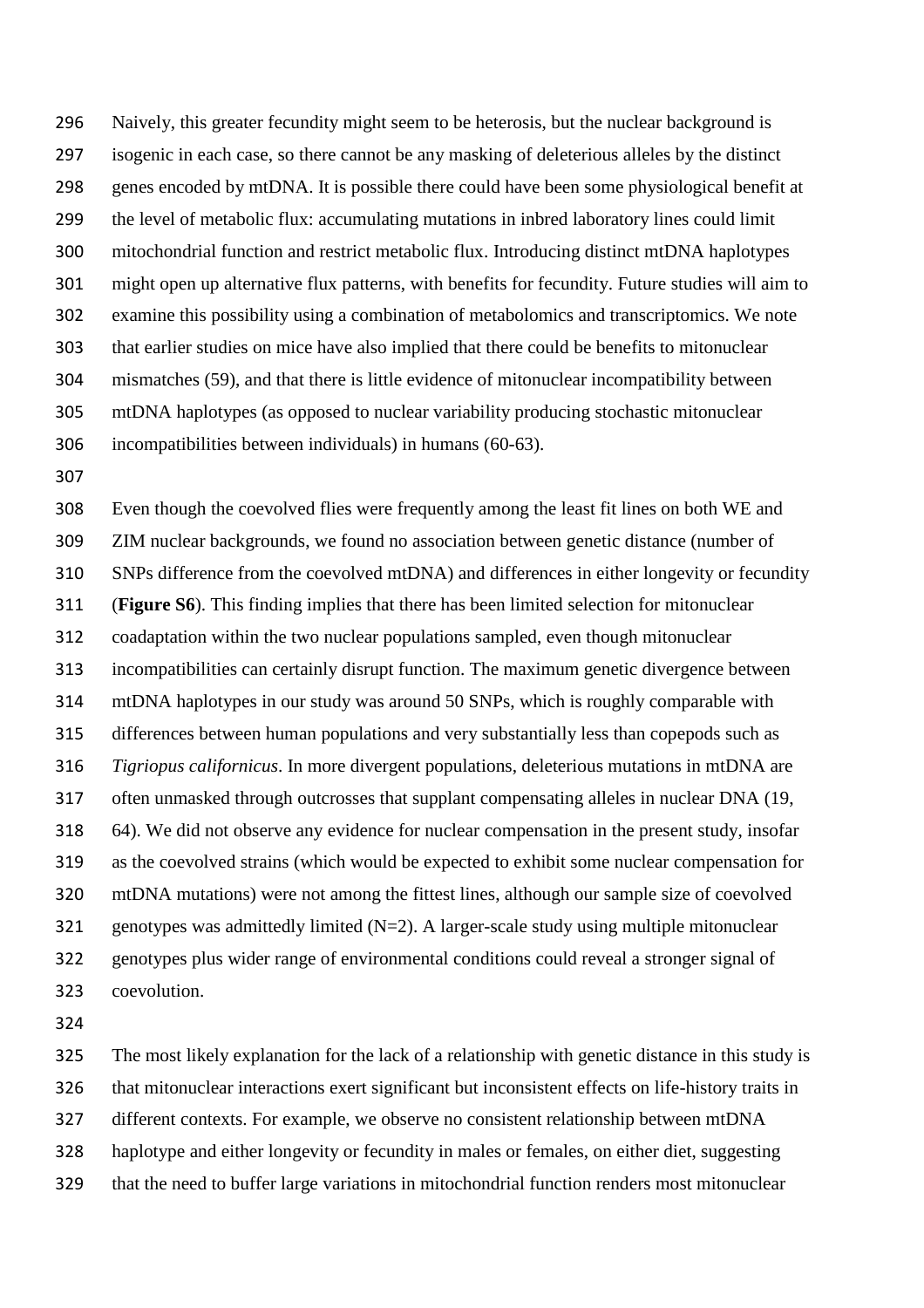interactions in our study neutral overall (**Figure S1-4**). This might help explain the apparent contradiction between historical claims that most mtDNA mutations are neutral (65, 66), and

strong evidence for both purifying and adaptive selection on mitochondrial genes (67-69):

mtDNA mutations are not neutral, but selection for any specific mitochondrial trait is offset

by the requirement for strong buffering of mitochondrial function in other contexts (different

sexes, tissues, diets or temperatures). If so, then adaptation to consistently distinct metabolic

environments (specific diets or temperatures) is more likely to reveal consistent mitonuclear

- coadaptation.
- 

 We conclude that mitonuclear interactions can exert substantial, albeit inconsistent, effects on resource allocation and life-history trade-offs in *Drosophila melanogaster*. These effects vary greatly between the two nuclear genotypes we used in our study. WE flies exhibit a negative correlation between female fecundity and longevity, whereas ZIM flies show no correlation at all, likely because the nuclear genotype harbours alleles underpinning a different resource allocation strategy, favouring fast growth, high fecundity and short longevity. Our findings indicate that it is hazardous to generalise from mtDNA interactions with a single nuclear background, and future work will need to examine a wider range of nuclear genotypes, including outbred laboratory lines. In closely related fly populations (where the number of SNPs distance in mtDNA is similar to human populations) mitonuclear interactions do have significant impact on life-history trade-offs, but these effects are not predictable by relatedness. 

**Data Accessibility:** All data is accessible on Dryad repository

**Authors Contributions:** All authors contributed to experimental design and manuscript

writing. MFC and MOL conducted the experiment, MFC performed statistical analyses.

**Competing Interests:** We declare no competing interests.

 **Funding:** This study was funded by a Marie Sklodowska-Curie Research Fellowship [#708362] to MFC, a BBSRC research grant to NL (BB/S003681/1) and a research grant from bgc3 to NL.

 **Acknowledgements:** We thank Michael Jardine and Rebecca Finlay for insightful discussions and help with running experiments.

- 
-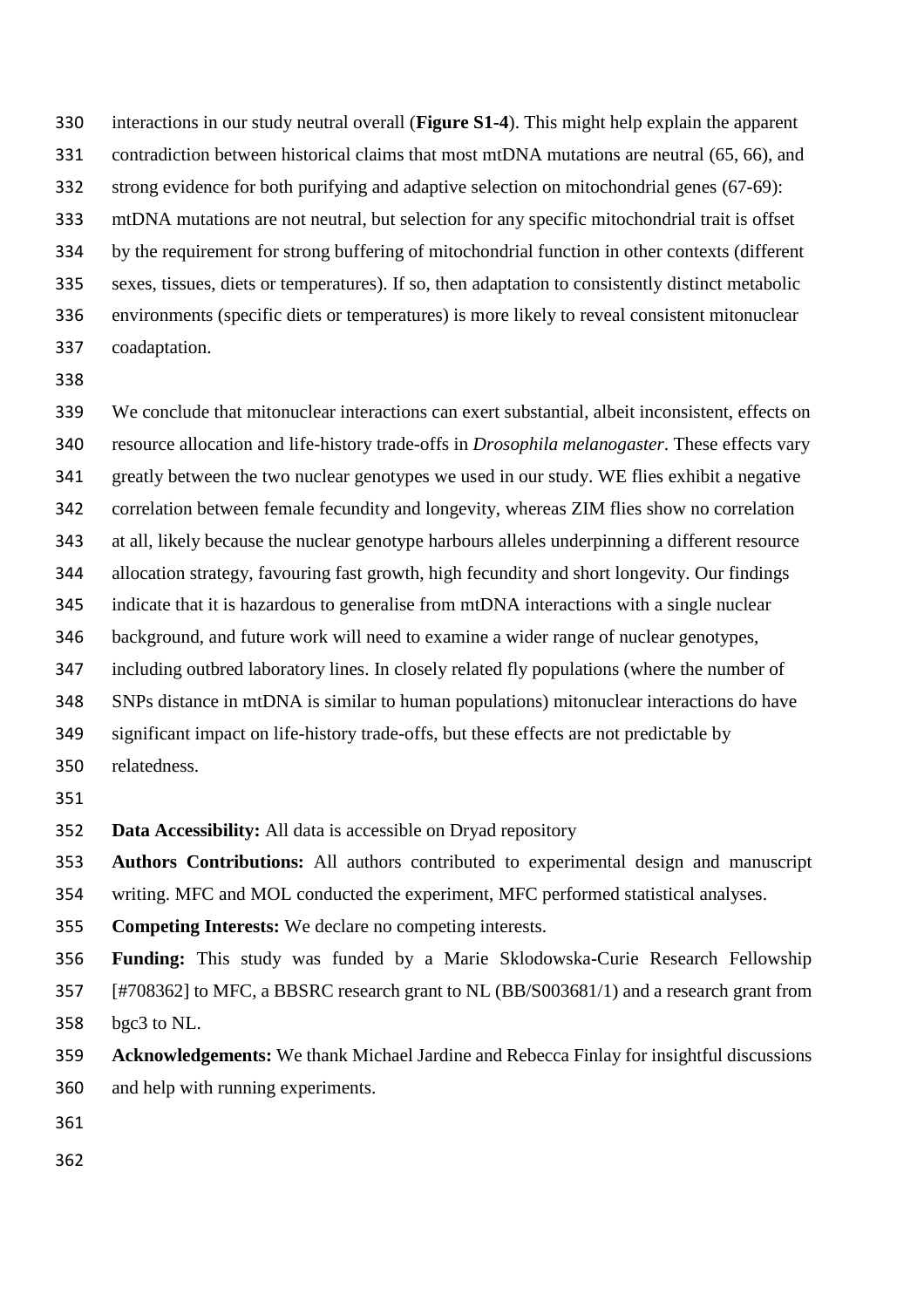# **References**

- 1. Ahn CS, Metallo CM. Mitochondria as biosynthetic factories for cancer proliferation. Cancer Metab. 2015;3.
- 2. Zhong L, Mostoslavsky R. Fine tuning our cellular factories: Sirtuins in mitochondrial biology. Cell Metab. 2011;13(6):621-6.
- 3. Immonen E, Hämäläinen A, Schuett W, Tarka M. Evolution of sex-specific pace-of- life syndromes: genetic architecture and physiological mechanisms. Behavioral Ecology and Sociobiology. 2018;72(3):60.
- 4. Schlicker C, Gertz M, Papatheodorou P, Kachholz B, Becker CFW, Steegborn C. Substrates and regulation mechanisms for the human mitochondrial Sirtuins Sirt3 and Sirt5. J Mol Biol. 2008;382(3):790-801.
- 5. Salminen A, Kauppinen A, Hiltunen M, Kaarniranta K. Krebs cycle intermediates regulate DNA and histone methylation: Epigenetic impact on the aging process. Ageing Res Rev. 2014;16:45-65.
- 6. Veech RL, Bradshaw PC, Clarke K, Curtis W, Pawlosky R, King MT. Ketone bodies mimic the life span extending properties of caloric restriction. IUBMB Life. 2017;69(5):305- 14.
- 7. Owen OE, Kalhan SC, Hanson RW. The key role of anaplerosis and cataplerosis for citric acid cycle function. J Biol Chem. 2002;277(34):30409-12.
- 8. Nicklin P, Bergman P, Zhang B, Triantafellow E, Wang H, Nyfeler B, Yang H, Hild M, Kung C, Wilson C, et al. Bidirectional transport of amino acids regulates mTOR and autophagy. Cell. 2009;136(3):521-34.
- 9. Adler MI, Bonduriansky R. Why do the well-fed appear to die young? A new evolutionary hypothesis for the effect of dietary restriction on lifespan. BioEssays. 2014;36(5):439-50.
- 10. Finkel T. The metabolic regulation of aging. Nature Medicine. 2015;21(12):1416-23.
- 11. Tang AH, Rando TA. Induction of autophagy supports the bioenergetic demands of quiescent muscle stem cell activation. EMBO J. 2014;33(23):2782-97.
- 12. Wallace DC, Fan W. Energetics, epigenetics, mitochondrial genetics. Mitochondrion. 2010;10(1):12-31.
- 13. Fendt S-M, Bell EL, Keibler MA, Olenchock BA, Mayers JR, Wasylenko TM, Vokes NI, Guarente L, Vander Heiden MG, Stephanopoulos G. Reductive glutamine metabolism is a function of the α-ketoglutarate to citrate ratio in cells. Nat Commun. 2013;4:2236-.
- 14. Mullen Andrew R, Hu Z, Shi X, Jiang L, Boroughs Lindsey K, Kovacs Z, Boriack R, Rakheja D, Sullivan Lucas B, Linehan WM, et al. Oxidation of alpha-ketoglutarate is required for reductive carboxylation in cancer cells with mitochondrial defects. Cell Reports.
- 2014;7(5):1679-90.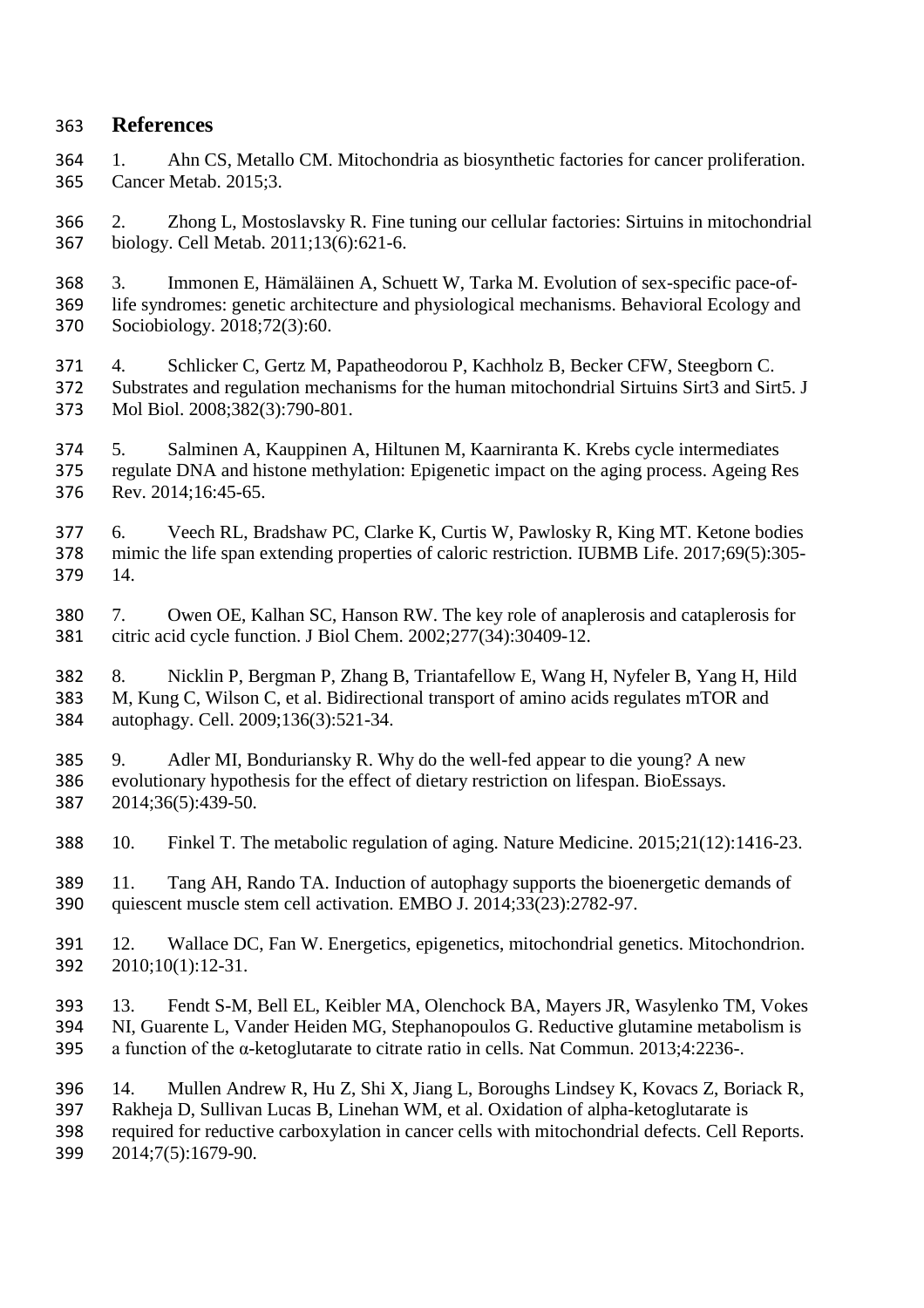15. Mullen AR, Wheaton WW, Jin ES, Chen PH, Sullivan LB, Cheng T, Yang Y, 401 Linehan WM, Chandel NS, DeBerardinis RJ. Reductive carboxylation supports growth in<br>402 tumour cells with defective mitochondria. Nature. 2011;481(7381):385-8. tumour cells with defective mitochondria. Nature. 2011;481(7381):385-8.

 16. Chouchani ET, Pell VR, Gaude E, Aksentijevic D, Sundier SY, Robb EL, Logan A, Nadtochiy SM, Ord ENJ, Smith AC, et al. Ischaemic accumulation of succinate controls reperfusion injury through mitochondrial ROS. Nature. 2014;515(7527):431-5.

406 17. Tannahill GM, Curtis AM, Adamik J, Palsson-McDermott EM, McGettrick AF, Goel<br>407 G, Frezza C, Bernard NJ, Kelly B, Foley NH, et al. Succinate is an inflammatory signal that G, Frezza C, Bernard NJ, Kelly B, Foley NH, et al. Succinate is an inflammatory signal that induces IL-1beta through HIF-1alpha. Nature. 2013;496(7444):238-42.

 18. Murphy MP, O'Neill LAJ. Krebs cycle reimagined: The emerging roles of succinate and itaconate as signal transducers. Cell. 2018;174(4):780-4.

19. Barreto FS, Watson ET, Lima TG, Willett CS, Edmands S, Li W, Burton RS.

 Genomic signatures of mitonuclear coevolution across populations of *Tigriopus californicus*. Nature Ecology and Evolution. 2018.

- 20. Ellison CK, Burton RS. Interpopulation hybrid breakdown maps to the mitochondrial genome. Evolution. 2008;62(3):631-8.
- 21. Gershoni M, Templeton AR, Mishmar D. Mitochondrial bioenergetics as a major motive force of speciation. BioEssays. 2009;31(6):642-50.

 22. Hill GE. Mitonuclear coevolution as the genesis of speciation and the mitochondrial DNA barcode gap. Ecology and Evolution. 2016;6(16):5831-42.

23. Lane N. Biodiversity: On the origin of bar codes. Nature. 2009;462(7271):272-4.

- 24. Mossman JA, Biancani LM, Zhu CT, Rand DM. Mitonuclear epistasis for development time and Its modification by diet in *Drosophila*. Genetics. 2016;203(1):463-84.
- 25. Mossman JA, Tross JG, Jourjine NA, Li N, Wu Z, Rand DM. Mitonuclear interactions mediate transcriptional responses to hypoxia in *Drosophila*. Molecular Biology and Evolution. 2017;34(2):447-66.

 26. Lajbner Z, Pnini R, Camus MF, Miller J, Dowling DK. Experimental evidence that thermal selection shapes mitochondrial genome evolution. Scientific Reports. 2018;8.

 27. Camus MF, Wolff JN, Sgrò CM, Dowling DK. Experimental support that natural selection has shaped the latitudinal distribution of mitochondrial haplotypes in Australian *Drosophila melanogaster*. Molecular Biology and Evolution. 2017;34(10):2600-12.

- 28. Clancy DJ. Variation in mitochondrial genotype has substantial lifespan effects which may be modulated by nuclear background. Aging Cell. 2008;7(6):795-804.
- 29. Galtier N, Nabholz B, Glemin S, Hurst GDD. Mitochondrial DNA as a marker of molecular diversity: a reappraisal. Molecular Ecology. 2009;18(22):4541-50.
- 30. Fry AJ, Palmer MR, Rand DM. Variable fitness effects of *Wolbachia* infection in *Drosophila melanogaster*. Heredity. 2004;93(4):379-89.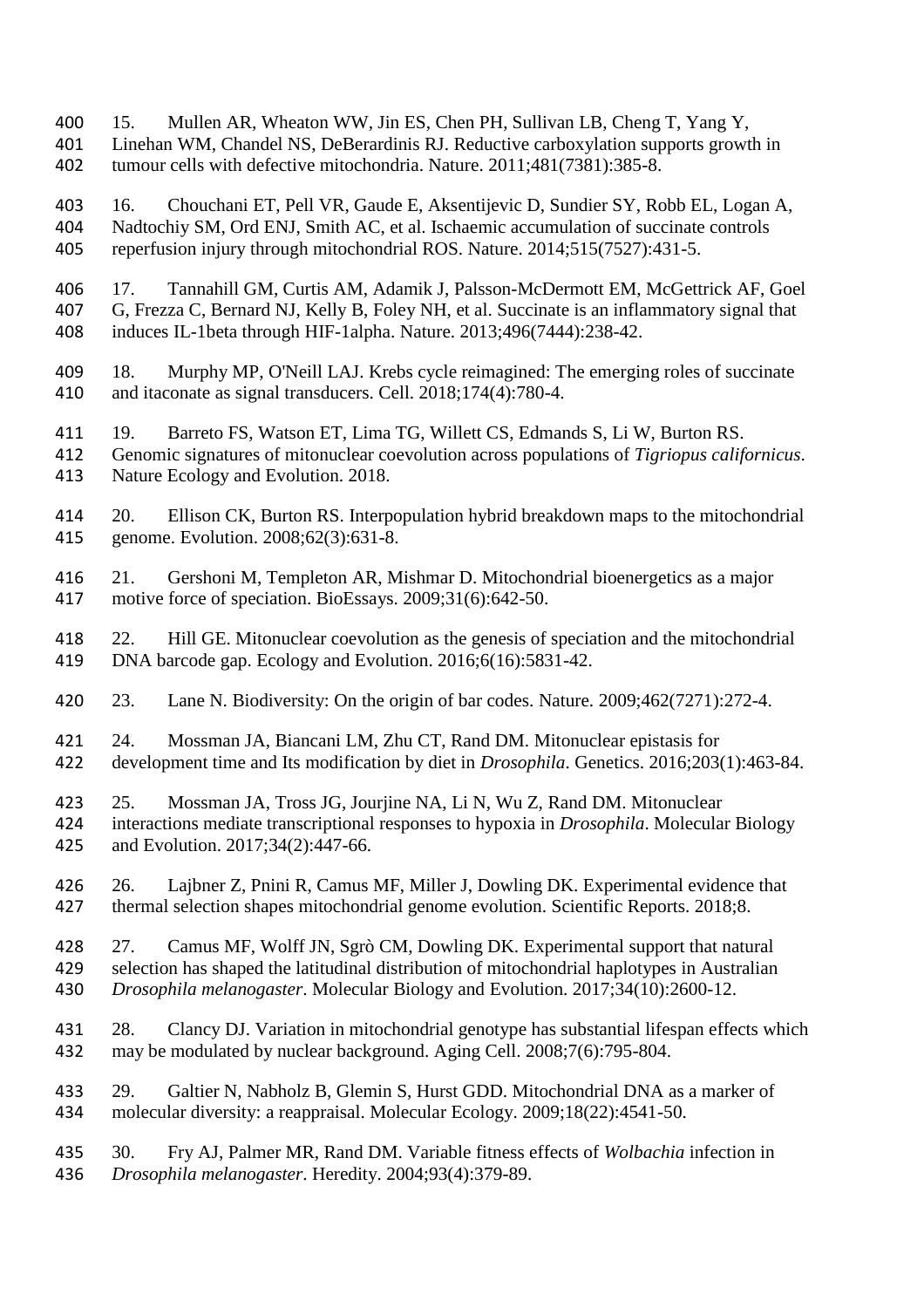- 31. Grillet M, Everaerts C, Houot B, Ritchie MG, Cobb M, Ferveur JF. Incipient speciation in *Drosophila melanogaster* involves chemical signals. Scientific Reports. 2012;2:224.
- 32. Soultoukis GA, Partridge L. Dietary Protein, Metabolism, and Aging. Annu Rev Biochem. 2016;85:5-34.
- 33. Barnes AI, Wigby S, Boone JM, Partridge L, Chapman T. Feeding, fecundity and lifespan in female *Drosophila melanogaster*. Proc R Soc Biol Sci Ser B. 2008;275(1643):1675-83.
- 34. Lee KP, Simpson SJ, Clissold FJ, Brooks R, Ballard JWO, Taylor PW, Soran N, Raubenheimer D. Lifespan and reproduction in *Drosophila*: New insights from nutritional geometry. Proc Natl Acad Sci U S A. 2008;105(7):2498-503.
- 35. Ballard JW, Kreitman M. Unraveling selection in the mitochondrial genome of *Drosophila*. Genetics. 1994;138(3):757-72.
- 36. ONeill SL, Giordano R, Colbert AME, Karr TL, Robertson HM. 16s ribosomal-RNA phylogenetic analysis of the bacterial endosymbionts associated with cytoplasmic incompatibility in insects. Proc Natl Acad Sci U S A. 1992;89(7):2699-702.
- 37. Waithe D, Rennert P, Brostow G, Piper MDW. QuantiFly: Robust trainable software for automated *Drosophila* egg counting. PLoS ONE. 2015;10(5):e0127659.
- 38. Team RC. R: A language and environment for statistical computing. 2016.
- 39. Therneau TM, Grambsch PM. Modeling survival data: Extending the cox model: Springer New York; 2000.
- 40. Puth MT, Neuhauser M, Ruxton GD. On the variety of methods for calculating confidence intervals by bootstrapping. J Anim Ecol. 2015;84(4):892-7.
- 41. Davison AC, Hinkley DV. Bootstrap methods and their applications: Cambridge University Press; 1997.
- 42. Wolff JN, Camus MF, Clancy DJ, Dowling DK. Complete mitochondrial genome sequences of thirteen globally sourced strains of fruit fly (*Drosophila melanogaster*) form a powerful model for mitochondrial research. Mitochondrial DNA Part A. 2016;27(6):4672-4.
- 43. Dray S, Dufour AB. The ade4 package: Implementing the duality diagram for ecologists. J Stat Softw. 2007;22(4):1-20.
- 44. Camus MF, Clancy DJ, Dowling DK. Mitochondria, maternal inheritance and male ageing. Curr Biol. 2012;22(18):1717-21.
- 45. Zhu C-T, Ingelmo P, Rand DM. G×G×E for Lifespan in Drosophila: Mitochondrial, Nuclear, and Dietary Interactions that Modify Longevity. PLOS Genetics. 2014;10(5):e1004354.
- 46. Aw WC, Towarnicki SG, Melvin RG, Youngson NA, Garvin MR, Hu YF, Nielsen S, Thomas T, Pickford R, Bustamante S, et al. Genotype to phenotype: Diet-by-mitochondrial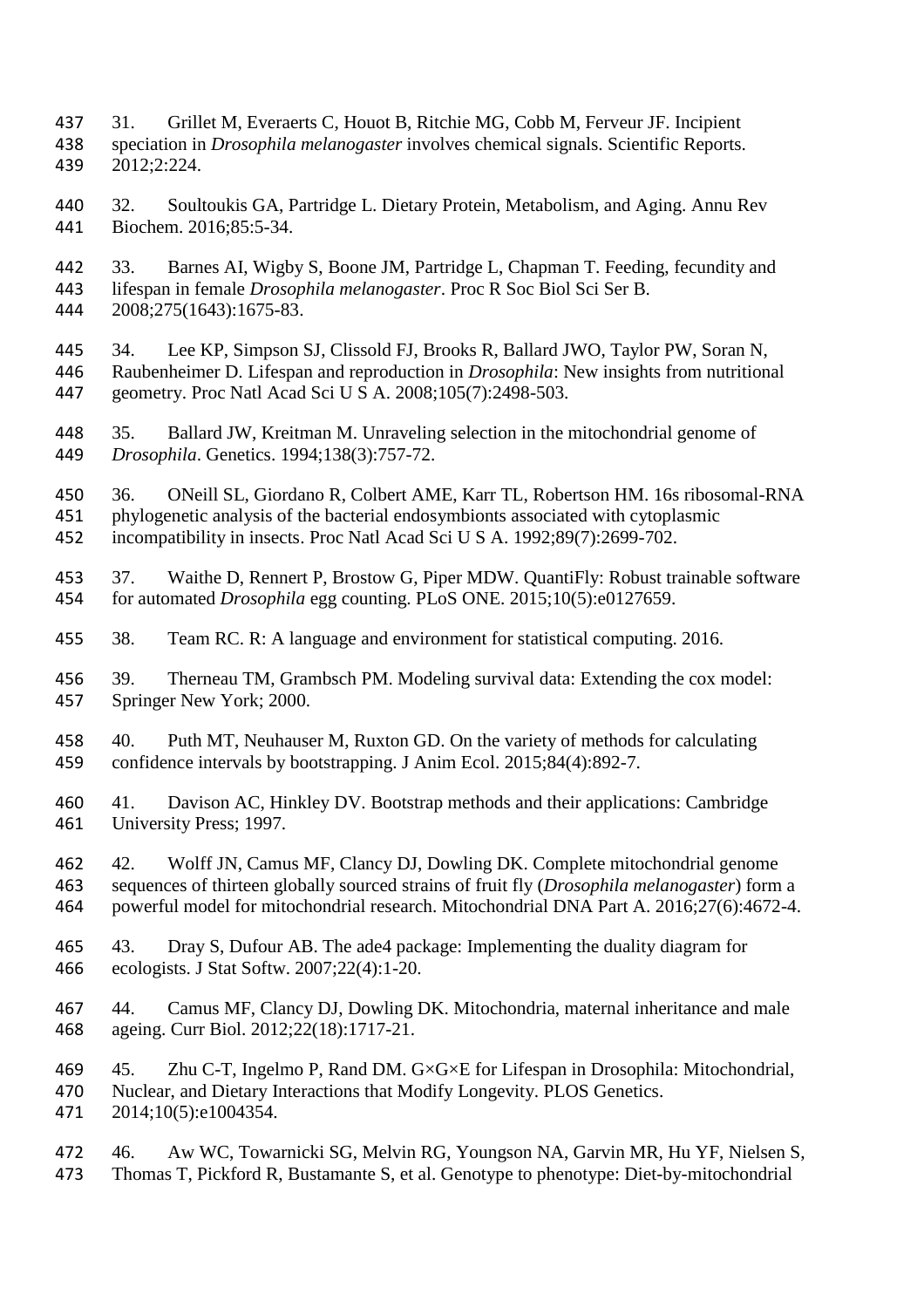- DNA haplotype interactions drive metabolic flexibility and organismal fitness. Plos Genetics. 2018;14(11).
- 476 47. Milani;, Ghiselli. CURRENT ISSUE.
- 477 48. Rand;, Mossman. CURRENT ISSUE.
- 49. Fowler K, Partridge L. A cost of mating in female fruitflies. Nature.
- 1989;338(6218):760-1.
- 50. Fry AJ, Rand DM. Wolbachia interactions that determine *Drosophila melanogaster*  survival. Evolution. 2002;56(10):1976-81.
- 51. Alic N, Partridge L. Death and dessert: nutrient signalling pathways and ageing. Curr Opin Cell Biol. 2011;23(6):738-43.
- 52. Gallinetti J, Harputlugil E, Mitchell JR. Amino acid sensing in dietary-restriction- mediated longevity: roles of signal-transducing kinases GCN2 and TOR. Biochemical Journal. 2013;449(1):1-10.
- 53. Hoedjes KM, Rodrigues MA, Flatt T. Amino acid modulation of lifespan and reproduction in *Drosophila*. Current Opinion in Insect Science. 2017;23:118-22.
- 54. Trivers R, Campbell B. Parental investment and sexual selection. *in* Sexual selection and the descent of man 1871-1971: Chicago (IL) Aldine-Atherton; 1972. pp. 136-79.
- 55. Morimoto J, Wigby S. Differential effects of male nutrient balance on pre- and post- copulatory traits, and consequences for female reproduction in *Drosophila melanogaster*. Scientific Reports. 2016;6:27673-.
- 56. Bunning H, Rapkin J, Belcher L, Archer CR, Jensen K, Hunt J. Protein and carbohydrate intake influence sperm number and fertility in male cockroaches, but not sperm viability. Proc R Soc Biol Sci Ser B. 2015;282(1802):20142144.
- 57. Grenier JK, Arguello JR, Moreira MC, Gottipati S, Mohammed J, Hackett SR, Boughton R, Greenberg AJ, Clark AG. Global diversity lines - a five-continent reference panel of sequenced Drosophila melanogaster strains. G3 2015;5(4):593-603.
- 58. Wu CI, Hollocher H, Begun DJ, Aquadro CF, Xu Y, Wu ML. Sexual isolation in Drosophila melanogaster: a possible case of incipient speciation. Proc Natl Acad Sci U S A. 1995;92(7):2519-23.
- 59. Latorre-Pellicer A, Moreno-Loshuertos R, Lechuga-Vieco AV, Sanchez-Cabo F, Torroja C, Acin-Perez R, Calvo E, Aix E, Gonzalez-Guerra A, Logan A, et al. Mitochondrial and nuclear DNA matching shapes metabolism and healthy ageing. Nature. 2016;535(7613):561-5.
- 60. Wolff JN, Ladoukakis ED, Enriquez JA, Dowling DK. Mitonuclear interactions: evolutionary consequences over multiple biological scales. Philosophical Transactions of the Royal Society of London Series B, Biological Sciences. 2014;369(1646):20130443.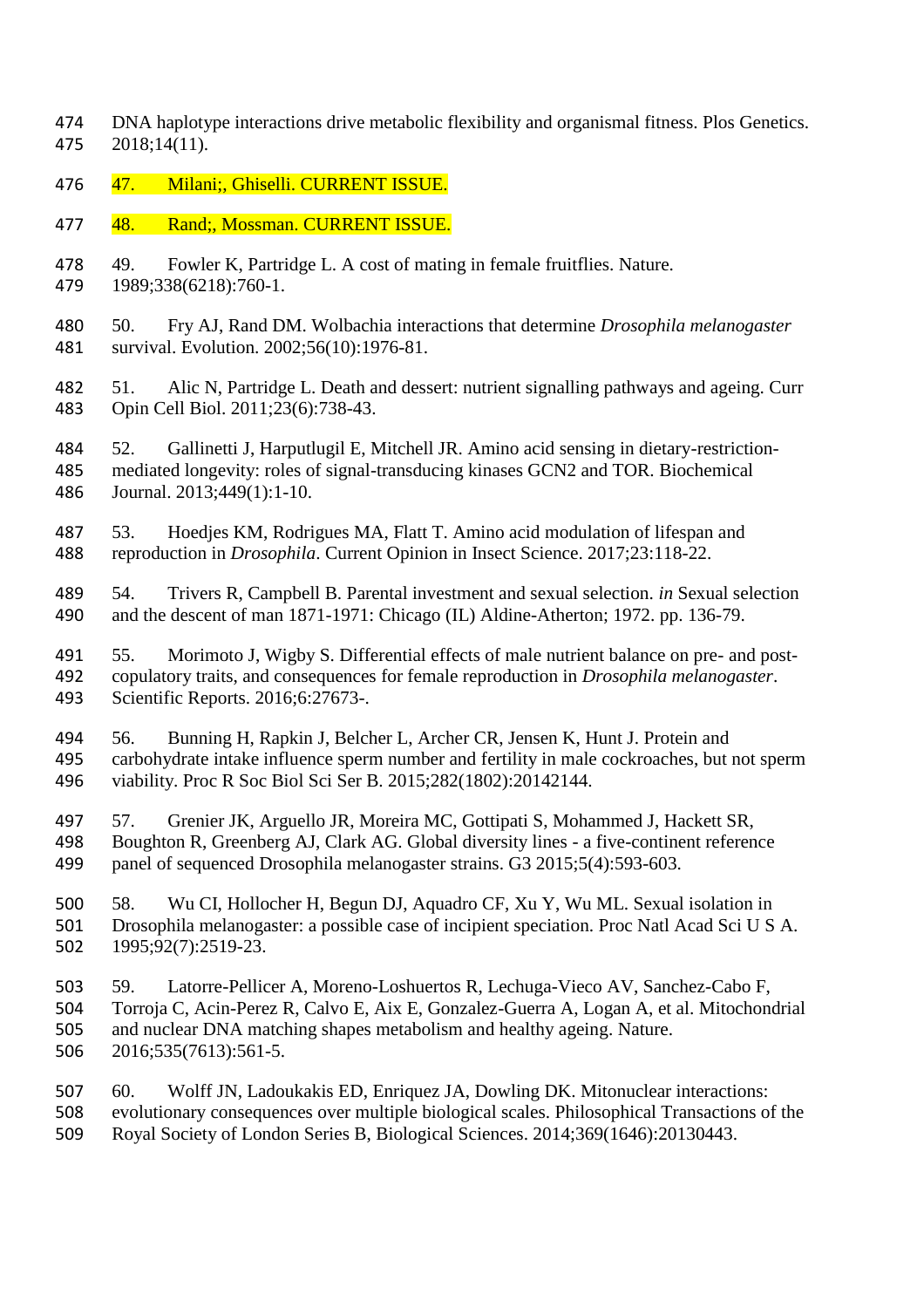- 61. Sloan DB, Fields PD, Havird JC. Mitonuclear linkage disequilibrium in human populations. Proc R Soc Biol Sci Ser B. 2015;282(1815).
- 62. Eyre-Walker A. Mitochondrial replacement therapy: Are mito-nuclear interactions likely to be a problem? Genetics. 2017;205(4):1365-72.
- 63. Zaidi AA, Makova KD. Investigating mitonuclear interactions in human admixed populations. Nature Ecology and Evolution. 2019;3(2):213-22.
- 516 64. Barreto FS, Burton RS. Evidence for compensatory evolution of ribosomal proteins in<br>517 response to rapid divergence of mitochondrial rRNA. Molecular Biology and Evolution. response to rapid divergence of mitochondrial rRNA. Molecular Biology and Evolution. 2013;30(2):310-4.
- 65. Ballard JWO, Whitlock MC. The incomplete natural history of mitochondria. Molecular Ecology. 2004;13(4):729-44.
- 66. Bazin E, Glémin S, Galtier N. Population Size Does Not Influence Mitochondrial Genetic Diversity in Animals. Science. 2006;312(5773):570-2.
- 67. da Fonseca RR, Johnson WE, O'Brien SJ, Ramos MJ, Antunes A. The adaptive evolution of the mammalian mitochondrial genome. BMC Genomics. 2008;9:119-.
- 68. James JE, Piganeau G, Eyre-Walker A. The rate of adaptive evolution in animal mitochondria. Molecular ecology. 2016;25(1):67-78.
- 69. Yang Z, Nielsen R. Mutation-selection models of codon substitution and their use to estimate selective strengths on codon usage. Molecular Biology and Evolution. 2008;25(3):568-79.
-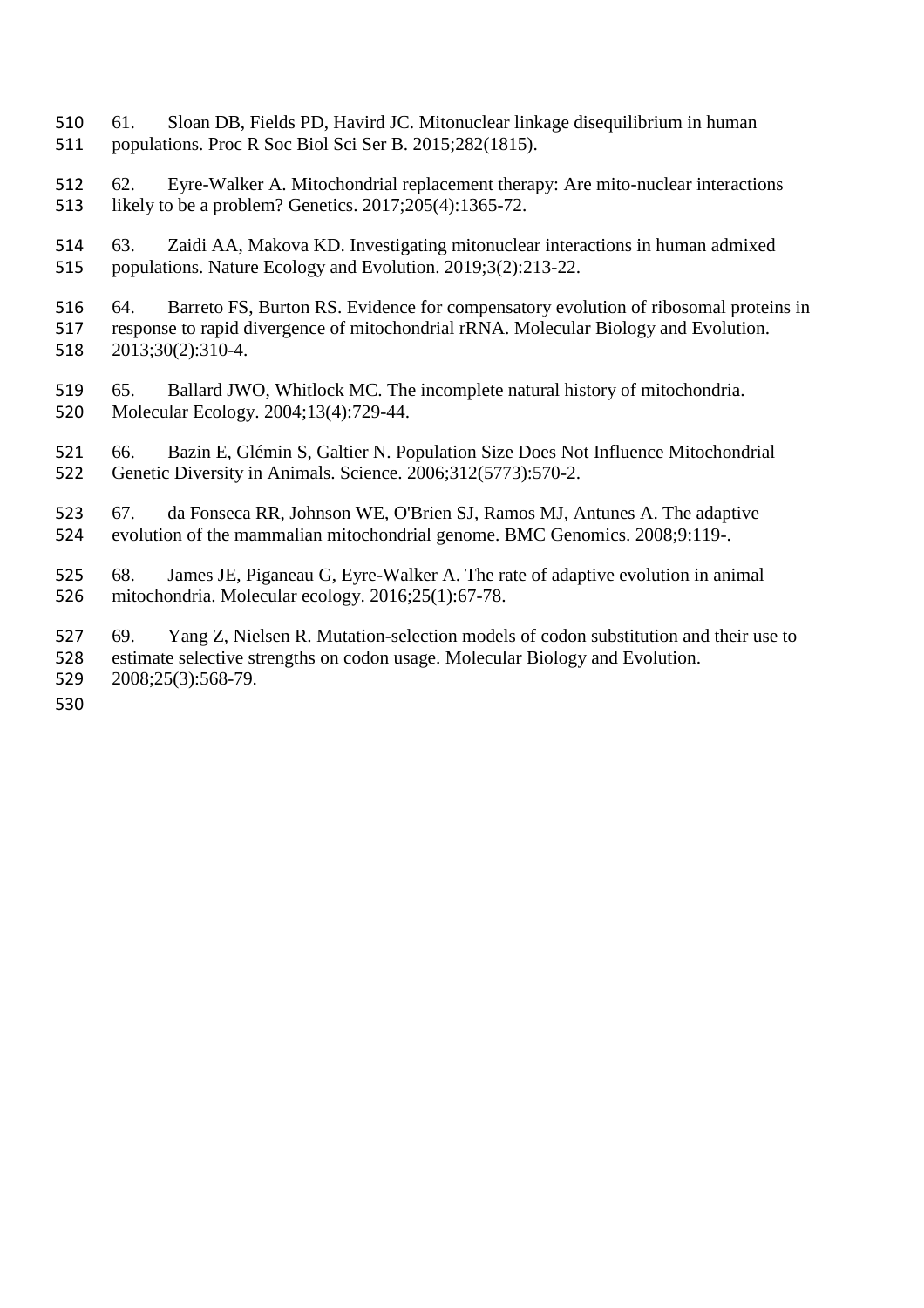# 531 **Figures and Tables**

532

533 **Table 1:** Results from the full Cox proportional hazards model. Here we examine the effects

534 of mtDNA, nuDNA, diet and sex on survival.

|                                              | loglik   | Chisq     | Df           | $Pr(\geq Chi)$ |
|----------------------------------------------|----------|-----------|--------------|----------------|
| <b>NULL</b>                                  | $-57110$ |           |              |                |
| mito                                         | $-57069$ | 82.1177   | 9            | < 0.001        |
| nuc                                          | $-55046$ | 4046.0458 | 1            | < 0.001        |
| sex                                          | $-54750$ | 592.2899  | $\mathbf{1}$ | < 0.001        |
| diet                                         | $-54573$ | 352.9434  | 1            | < 0.001        |
| mito $\times$ nuc                            | $-54525$ | 97.1015   | 9            | < 0.001        |
| mito $\times$ sex                            | $-54504$ | 40.5227   | 9            | < 0.001        |
| $nuc \times sex$                             | $-53903$ | 1201.9533 | 1            | < 0.001        |
| mito $\times$ diet                           | -53889   | 28.3546   | 9            | < 0.001        |
| $nuc \times diet$                            | $-53520$ | 738.7442  | $\mathbf{1}$ | < 0.001        |
| $sex \times diet$                            | $-53509$ | 21.8285   | 1            | < 0.001        |
| mito $\times$ nuc $\times$ sex               | $-53495$ | 28.9026   | 9            | < 0.001        |
| mito $\times$ nuc $\times$ diet              | $-53479$ | 31.8569   | 9            | < 0.001        |
| mito $\times$ sex $\times$ diet              | $-53456$ | 46.0503   | 9            | < 0.001        |
| nuc $\times$ sex $\times$ diet               | -53453   | 4.4679    | 1            | 0.03453        |
| mito $\times$ nuc $\times$ sex $\times$ diet | $-53443$ | 19.9567   | 9            | 0.01818        |

<sup>535</sup>

- 536
- 537 **Table 2:** Results from full generalised linear model examining the effects on mtDNA,
- 538 nuDNA and diet on female fecundity.

|                                 | Df | Deviance | Resid. Df | Resid. Dev | $Pr(\geq Chi)$ |
|---------------------------------|----|----------|-----------|------------|----------------|
| <b>NULL</b>                     |    |          | 399       | 2411.2     |                |
| mito                            | 9  | 32.12    | 390       | 2379.08    | ${}_{< 0.001}$ |
| nuc                             |    | 1011.18  | 389       | 1367.9     | < 0.001        |
| diet                            |    | 874      | 388       | 493.9      | < 0.001        |
| mito $\times$ nuc               | 9  | 45.61    | 379       | 448.29     | < 0.001        |
| mito $\times$ diet              | 9  | 21.6     | 370       | 426.69     | 0.02329        |
| nuc $\times$ diet               |    | 4.52     | 369       | 422.16     | 0.044769       |
| mito $\times$ nuc $\times$ diet | 9  | 13.47    | 360       | 408.69     | 0.213812       |

539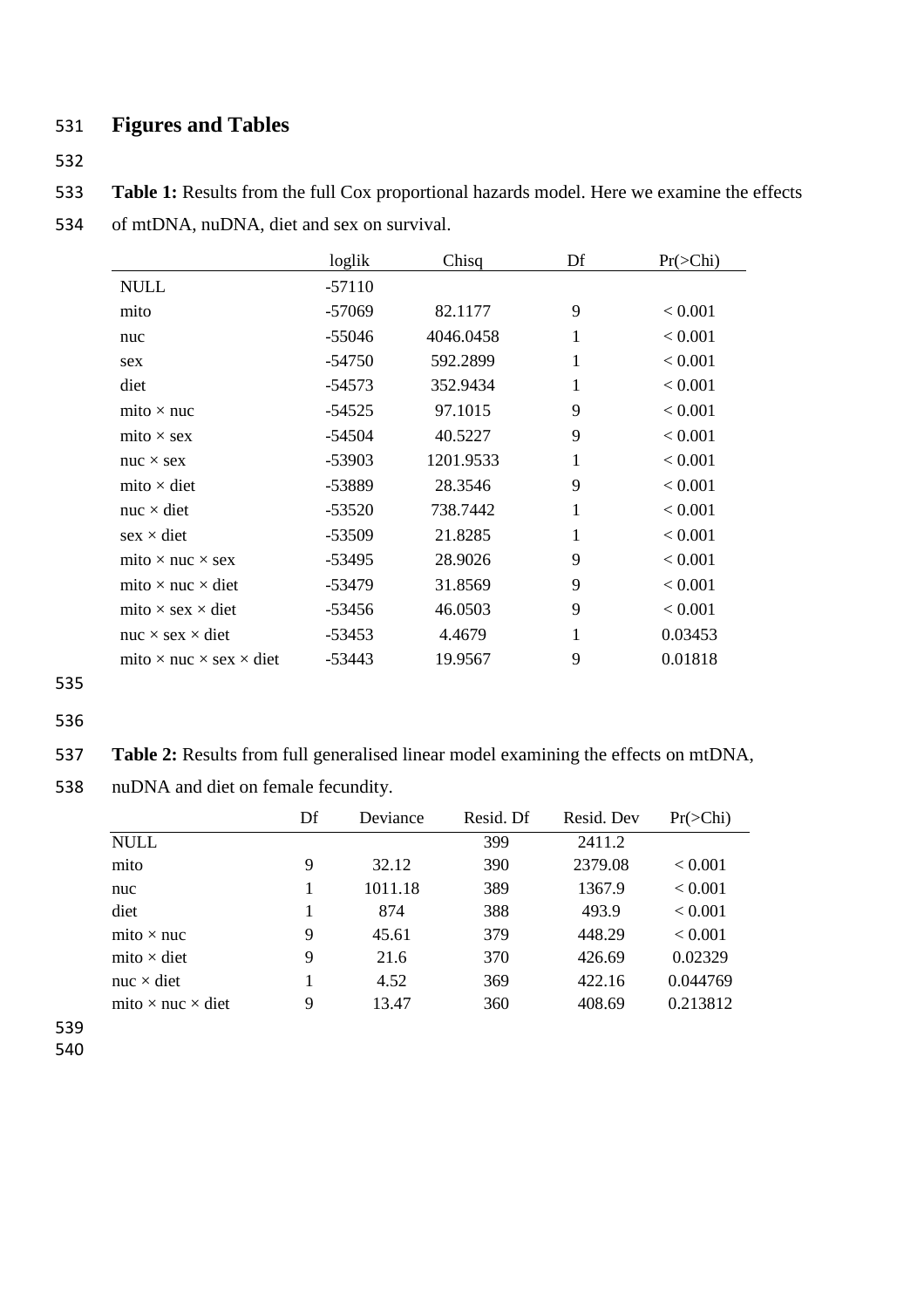



**Figure 1:** Schematic showing how mitochondrial function might affect resource allocation:

543 (i) mitonuclear incompatibilities force a shift in resource allocation towards either fecundity

544 or longevity, giving a negative correlation between these fitness components; or (ii) the null

545 hypothesis: if mitonuclear incompatibilities undermine mitochondrial function but resource<br>546 allocation is unchanged, then both fecundity and longevity would be suppressed, generating

546 allocation is unchanged, then both fecundity and longevity would be suppressed, generating a positive correlation in which better mitochondrial function increases both fecundity and

547 positive correlation in which better mitochondrial function increases both fecundity and lifespan. lifespan.

- 
- 549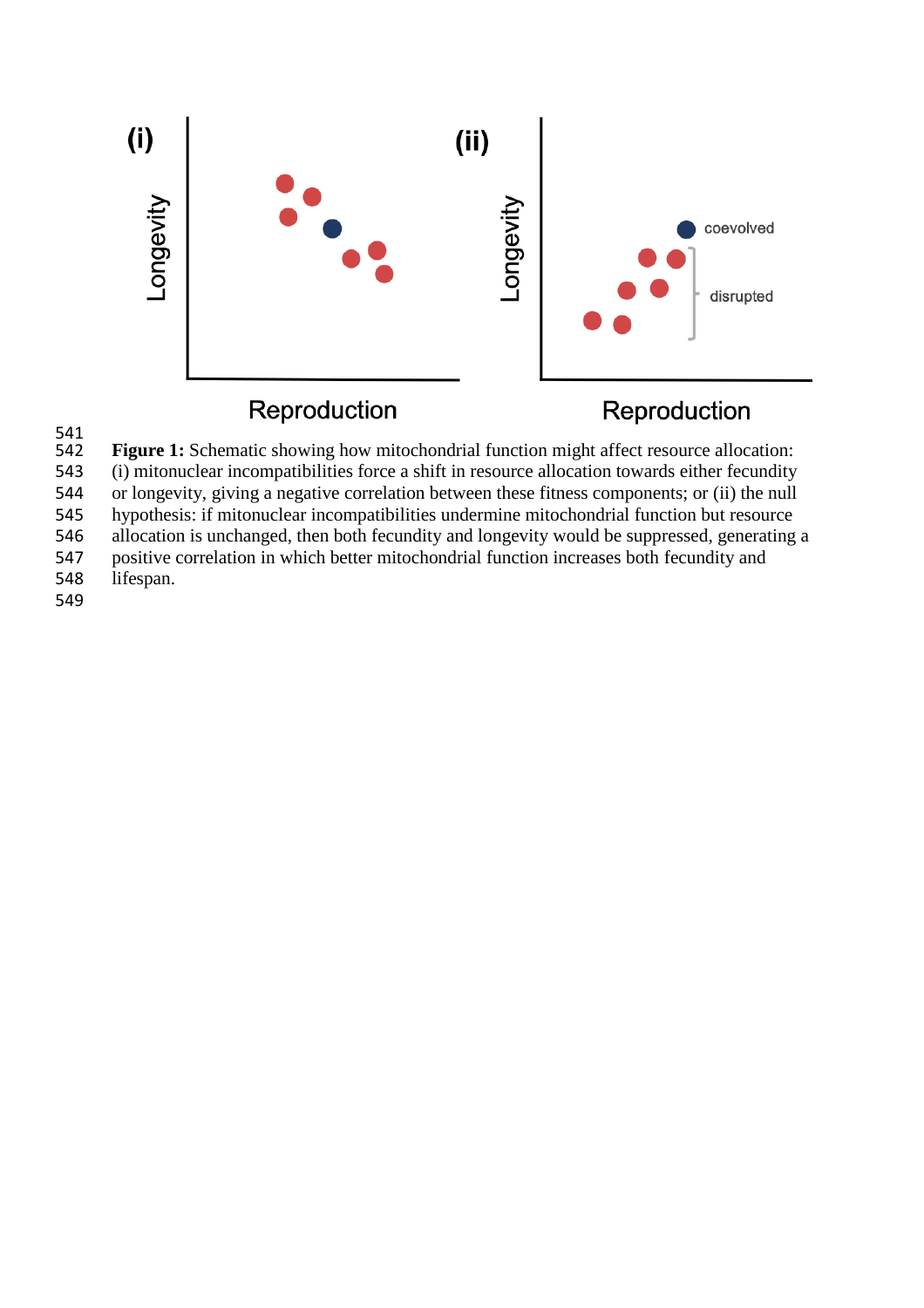

 

 **Figure 2:** Mean longevity estimates across all experimental treatments. Female estimates are 553 on the left, and male survival estimates are on the right. Within each sex we show mean longevity for the ZIM (blue) and WE (red) nuclear background for both diet treatments. longevity for the ZIM (blue) and WE (red) nuclear background for both diet treatments.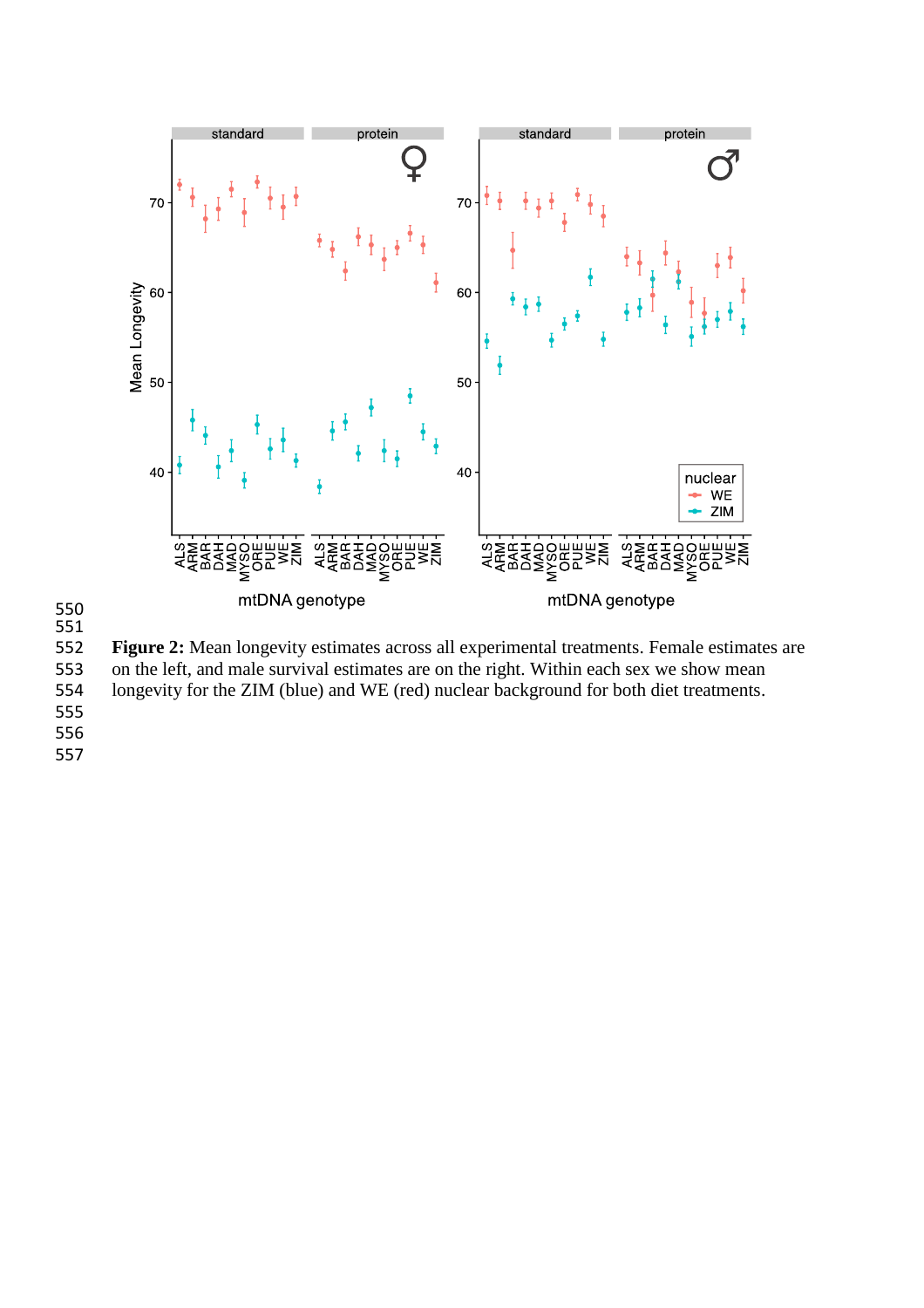

559<br>560 **Figure 3:** Total number of eggs produced per fly over 5 timepoints. ST = standard diet; PRO<br>561 = high-protein diet  $=$  high-protein diet

562

563

564

565

566

567